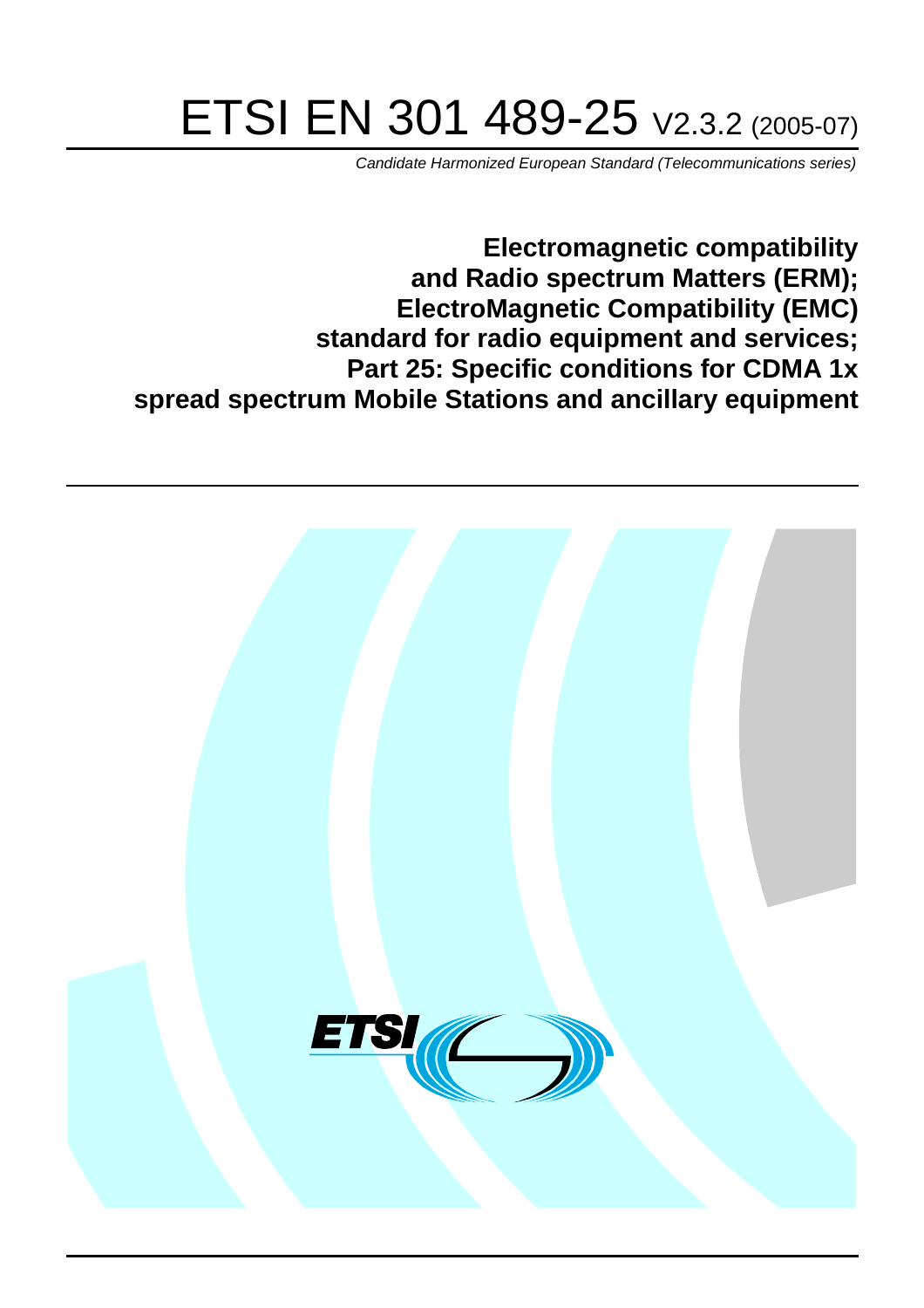Reference REN/ERM-EMC-240-25

Keywords cdma2000, EMC, IMT-2000, radio, regulation, terminal

#### **ETSI**

#### 650 Route des Lucioles F-06921 Sophia Antipolis Cedex - FRANCE

Tel.: +33 4 92 94 42 00 Fax: +33 4 93 65 47 16

Siret N° 348 623 562 00017 - NAF 742 C Association à but non lucratif enregistrée à la Sous-Préfecture de Grasse (06) N° 7803/88

#### **Important notice**

Individual copies of the present document can be downloaded from: [http://www.etsi.org](http://www.etsi.org/)

The present document may be made available in more than one electronic version or in print. In any case of existing or perceived difference in contents between such versions, the reference version is the Portable Document Format (PDF). In case of dispute, the reference shall be the printing on ETSI printers of the PDF version kept on a specific network drive within ETSI Secretariat.

Users of the present document should be aware that the document may be subject to revision or change of status. Information on the current status of this and other ETSI documents is available at <http://portal.etsi.org/tb/status/status.asp>

If you find errors in the present document, please send your comment to one of the following services: [http://portal.etsi.org/chaircor/ETSI\\_support.asp](http://portal.etsi.org/chaircor/ETSI_support.asp)

#### **Copyright Notification**

No part may be reproduced except as authorized by written permission. The copyright and the foregoing restriction extend to reproduction in all media.

> © European Telecommunications Standards Institute 2005. All rights reserved.

**DECT**TM, **PLUGTESTS**TM and **UMTS**TM are Trade Marks of ETSI registered for the benefit of its Members. **TIPHON**TM and the **TIPHON logo** are Trade Marks currently being registered by ETSI for the benefit of its Members. **3GPP**TM is a Trade Mark of ETSI registered for the benefit of its Members and of the 3GPP Organizational Partners.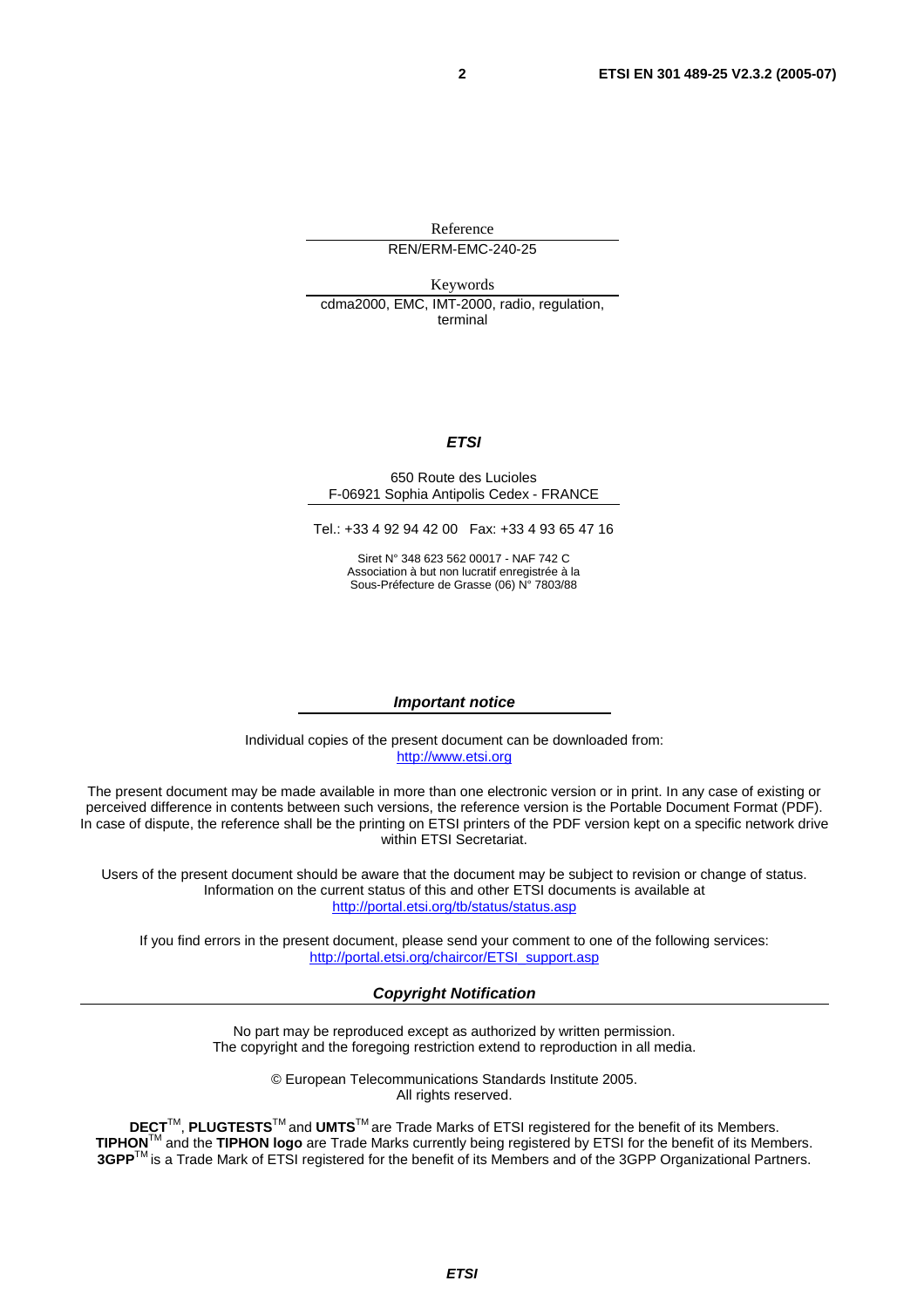# Contents

| 1              |                               |                                                                                       |  |
|----------------|-------------------------------|---------------------------------------------------------------------------------------|--|
| 2              |                               |                                                                                       |  |
|                |                               |                                                                                       |  |
| 3<br>3.1       |                               |                                                                                       |  |
| 3.2            |                               |                                                                                       |  |
| $\overline{4}$ |                               |                                                                                       |  |
| 4.1            |                               |                                                                                       |  |
| 4.2            |                               |                                                                                       |  |
| 4.2.1          |                               |                                                                                       |  |
| 4.2.2          |                               |                                                                                       |  |
| 4.2.3          |                               |                                                                                       |  |
| 4.2.4          |                               |                                                                                       |  |
| 4.3<br>4.3.1   |                               |                                                                                       |  |
| 4.3.2          |                               |                                                                                       |  |
| 4.4            |                               |                                                                                       |  |
| 4.5            |                               |                                                                                       |  |
|                |                               |                                                                                       |  |
| 5              |                               |                                                                                       |  |
| 5.1            |                               |                                                                                       |  |
| 5.2<br>5.3     |                               |                                                                                       |  |
| 5.4            |                               |                                                                                       |  |
| 5.5            |                               |                                                                                       |  |
|                |                               |                                                                                       |  |
| 6              |                               |                                                                                       |  |
| 6.1            |                               |                                                                                       |  |
| 6.2<br>6.3     |                               |                                                                                       |  |
|                |                               |                                                                                       |  |
| 7              |                               |                                                                                       |  |
| 7.1            |                               |                                                                                       |  |
| 7.1.1          |                               |                                                                                       |  |
| 7.1.2<br>7.2   | Immunity.                     |                                                                                       |  |
| 7.2.1          |                               |                                                                                       |  |
| 7.2.2          |                               |                                                                                       |  |
|                |                               |                                                                                       |  |
|                | <b>Annex A (informative):</b> | Examples of mobile and portable radio and ancillary equipment                         |  |
| A.1            |                               | Mobile and portable radio equipment, and ancillary equipment for IMT-2000 CDMA        |  |
|                |                               |                                                                                       |  |
| A.2            |                               | Mobile and portable radio equipment, and ancillary equipment for CDMA-PAMR Systems 14 |  |
|                | <b>Annex B</b> (normative):   | Performance assessment voice call. Audio break through15                              |  |
| B.1            |                               |                                                                                       |  |
| B.2            |                               |                                                                                       |  |
|                | <b>Annex C</b> (normative):   | Performance assessment of data transfer call. Error Rates17                           |  |
| C.1            |                               |                                                                                       |  |

 $\mathbf{3}$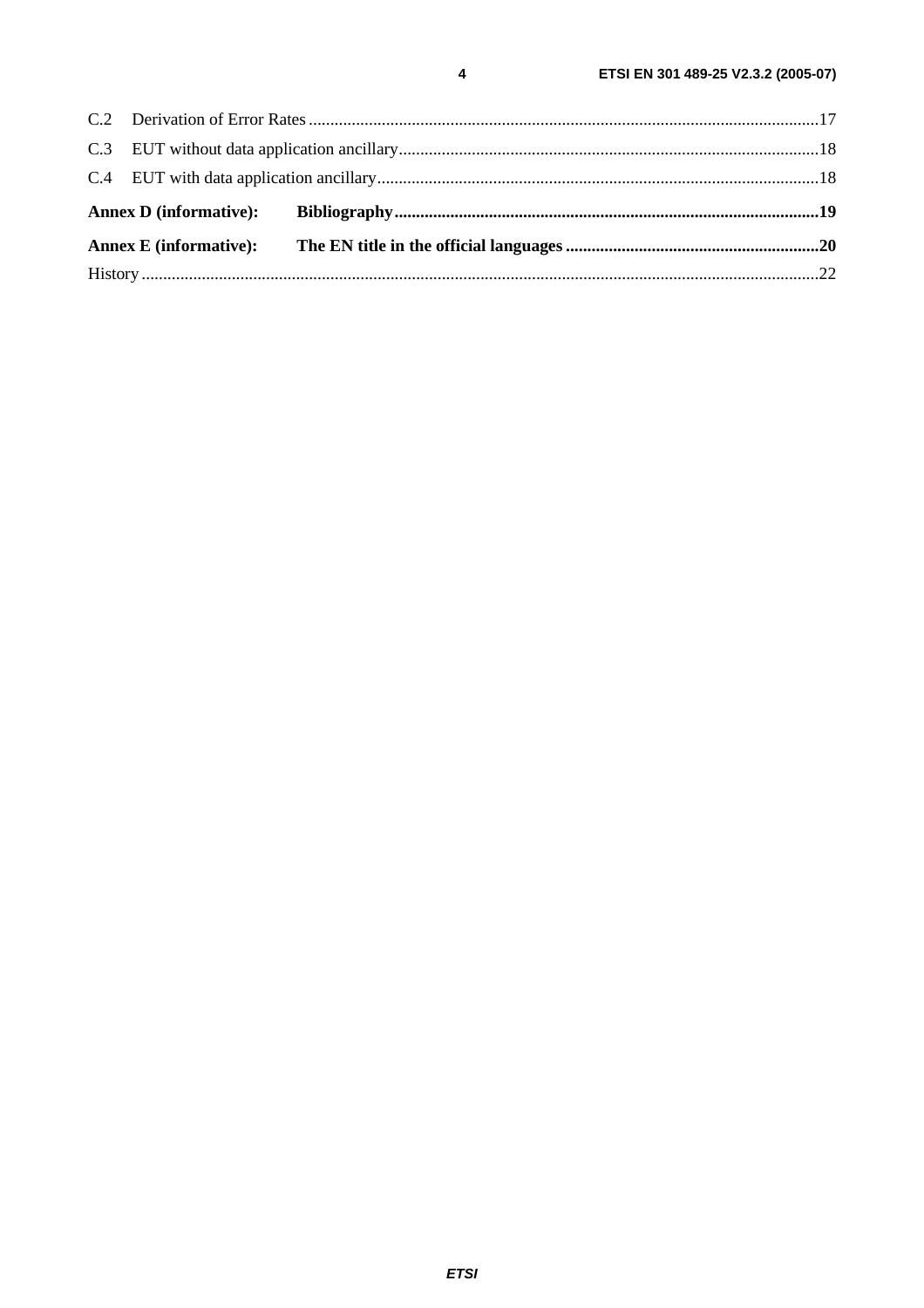# Intellectual Property Rights

IPRs essential or potentially essential to the present document may have been declared to ETSI. The information pertaining to these essential IPRs, if any, is publicly available for **ETSI members and non-members**, and can be found in ETSI SR 000 314: *"Intellectual Property Rights (IPRs); Essential, or potentially Essential, IPRs notified to ETSI in respect of ETSI standards"*, which is available from the ETSI Secretariat. Latest updates are available on the ETSI Web server ([http://webapp.etsi.org/IPR/home.asp\)](http://webapp.etsi.org/IPR/home.asp).

Pursuant to the ETSI IPR Policy, no investigation, including IPR searches, has been carried out by ETSI. No guarantee can be given as to the existence of other IPRs not referenced in ETSI SR 000 314 (or the updates on the ETSI Web server) which are, or may be, or may become, essential to the present document.

### Foreword

This Candidate Harmonized European Standard (Telecommunications series) has been produced by ETSI Technical Committee Electromagnetic compatibility and Radio spectrum Matters (ERM).

The present document has been produced by ETSI in response to a mandate from the European Commission issued under the Council Directive 98/34/EC [4] (as amended) laying down a procedure for the provision of information in the field of technical standards and regulation.

The present document is intended to become a Harmonized Standard, the reference of which will be published in the Official Journal of the European Communities referencing the Council Directive on the approximation of the laws of the Member States relating to ElectroMagnetic Compatibility ("the EMC Directive") (89/336/EEC [3]as amended) and Directive 1999/5/EC [2] of the European Parliament and of the Council of 9 March 1999 on radio equipment and telecommunications terminal equipment and the mutual recognition of their conformity ("the R&TTE Directive").

The present document is part 25 of a multi-part deliverable. Full details of the entire series can be found in part 1 [1].

| <b>National transposition dates</b>                                                         |                 |  |  |
|---------------------------------------------------------------------------------------------|-----------------|--|--|
| Date of adoption of this EN:                                                                | 8 July 2005     |  |  |
| Date of latest announcement of this EN (doa):                                               | 31 October 2005 |  |  |
| Date of latest publication of new National Standard<br>or endorsement of this $EN$ (dop/e): | 30 April 2006   |  |  |
| Date of withdrawal of any conflicting National Standard (dow):                              | 30 April 2007   |  |  |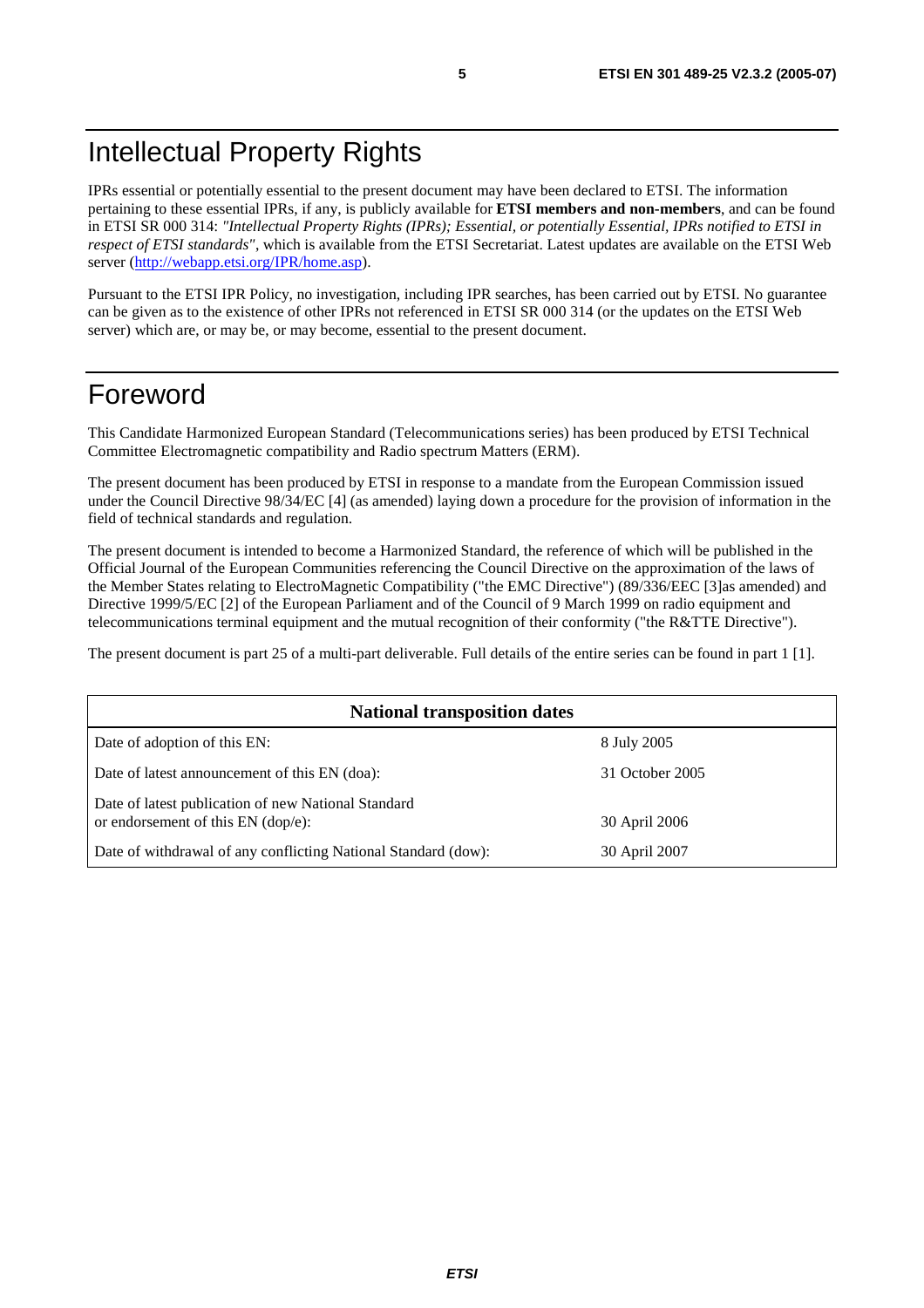### 1 Scope

The present document, together with EN 301 489-1 [1], covers the assessment of CDMA 1x spread spectrum mobile and portable (UE) radio terminal equipment and associated ancillary equipment in respect of ElectroMagnetic Compatibility (EMC).

Technical specifications related to the antenna port of radio equipment and emission from the enclosure port of radio equipment are not included in the present document. Such technical specifications are found in the relevant product standards for the effective use of the radio spectrum.

The present document specifies the applicable test conditions, performance assessment and performance criteria of CDMA 1x spread spectrum mobile and portable (UE) radio terminal equipment and associated ancillary equipment.

Examples of mobile and portable radio equipment covered by the present document are given in annex A.

In case of differences (for instance concerning special conditions, definitions, abbreviations) between the present document and EN 301 489-1 [1], the provisions of the present document take precedence.

Base Station equipment (BS) operating within network infrastructure is outside the scope of the present document. However, the present document does cover mobile and portable equipment that is intended to be operated in a fixed location while connected to the AC mains (see clause 5.5).

The environment classification and the emission and immunity requirements used in the present document are as stated in EN 301 489-1 [1], except for any special conditions included in the present document.

# 2 References

The following documents contain provisions which, through reference in this text, constitute provisions of the present document.

- References are either specific (identified by date of publication and/or edition number or version number) or non-specific.
- For a specific reference, subsequent revisions do not apply.
- For a non-specific reference, the latest version applies.

Referenced documents which are not found to be publicly available in the expected location might be found at <http://docbox.etsi.org/Reference>.

| $[1]$             | ETSI EN 301 489-1: "Electromagnetic compatibility and Radio spectrum Matters (ERM);<br>ElectroMagnetic Compatibility (EMC) standard for radio equipment and services;<br>Part 1: Common technical requirements".       |
|-------------------|------------------------------------------------------------------------------------------------------------------------------------------------------------------------------------------------------------------------|
| $\lceil 2 \rceil$ | Directive 1999/5/EC of the European Parliament and of the Council of 9 March 1999 on radio<br>equipment and telecommunications terminal equipment and the mutual recognition of their<br>conformity (R&TTE Directive). |
| $[3]$             | Council Directive 89/336/EEC of 3 May 1989 on the approximation of the laws of the Member<br>States relating to electromagnetic compatibility (EMC Directive).                                                         |
| [4]               | Directive 98/34/EC of the European Parliament and of the Council of 22 June 1998 laying down a<br>procedure for the provision of information in the field of technical standards and regulations.                      |
| $[5]$             | TIA-98-E: "Recommended Minimum Performance Standards for cdma2000® Spread Spectrum<br>Mobile Stations".                                                                                                                |
| [6]               | TIA/EIA-126-D: "Mobile Station Loopback Service Options Standard".                                                                                                                                                     |
| $[7]$             | ETSI ETR 027 (1991): "Radio Equipment and Systems (RES); Methods of measurement for<br>private mobile radio equipment".                                                                                                |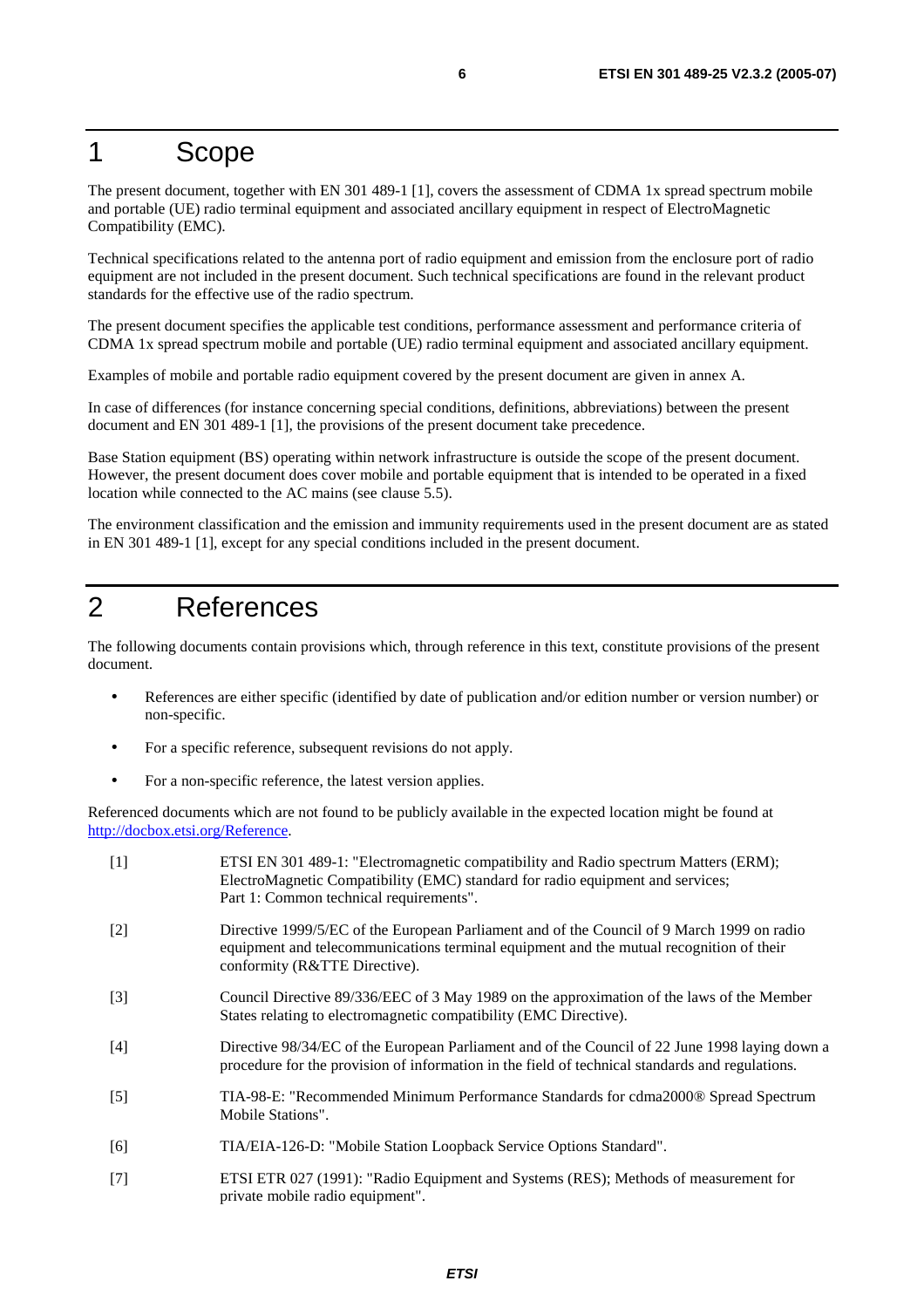| [8]  | ITU-T Recommendation P.64: "Determination of sensitivity/frequency characteristics of local<br>telephone systems". |
|------|--------------------------------------------------------------------------------------------------------------------|
| [9]  | ITU-T Recommendation P.76: "Determination of loudness ratings; fundamental principles",<br>annex A.                |
| [10] | ITU-R Recommendation SM.329-10: "Unwanted emissions in the spurious domain".                                       |
| [11] | TIA/EIA/IS-2000 Series, Release A: "CDMA 2000® Series, Release A (2000)".                                          |

# 3 Definitions and abbreviations

#### 3.1 Definitions

For the purposes of the present document, the terms and definitions given in EN 301 489-1 [1] and the following apply:

**CDMA-PAMR:** term used to denote a PAMR system, based on TIA/EIA/IS-2000 [11] Spreading Rate 1 specifications

**CDMA 1x Spread Spectrum:** term used to denote cdma2000 Spread Spectrum Systems and their evolution with spreading rate 1

**data application ancillary:** ancillary equipment which provides send and/or receive data access to services via the UE

**forward CDMA Channel:** CDMA channel from a base station to mobile stations

NOTE: The Forward CDMA Channel contains one or more code channels that are transmitted on a CDMA frequency assignment using a particular pilot PN offset.

**Frame Error Rate (FER):** Frame Error Rate of the forward traffic channel

NOTE: The value of frame error rate may be estimated by using service options 2, 9, 32, 54 or 55 (see clause 1.3) in TIA-98-E [5]).

**idle mode:** state of Mobile Station (MS) when switched on, but with no transmission

**International Mobile Telecommunications-2000 (IMT-2000):** third generation mobile systems which provide access, by means of one or more radio links, to a wide range of telecommunications services supported by the fixed telecommunication networks (e.g. PSTN, ISDN or IP), and to other services which are specific to mobile users

**Mobile Station (MS):** User Equipment (UE) entity capable of accessing a set of services via one or more radio interfaces

NOTE: This entity may be stationary or in motion within the radio service area while accessing the services, and may simultaneously serve one or more users.

**Necessary Bandwidth:** as defined in ITU-R Recommendation SM.329-10 [10]

**traffic mode:** state of Mobile Station (MS) when switched on and with a call established, using the radio configuration supported by the mobile station

NOTE: See clause 1.3 in TIA-98-E [5].

#### 3.2 Abbreviations

For the purposes of the present document, the following abbreviations apply:

| AC          | <b>Alternating Current</b>    |
|-------------|-------------------------------|
| <b>BS</b>   | <b>Base Station</b>           |
| <b>CDMA</b> | Code Division Multiple Access |
| <b>EMC</b>  | ElectroMagnetic Compatibility |
| <b>EUT</b>  | Equipment Under Test          |
| <b>FER</b>  | Frame Error Rate              |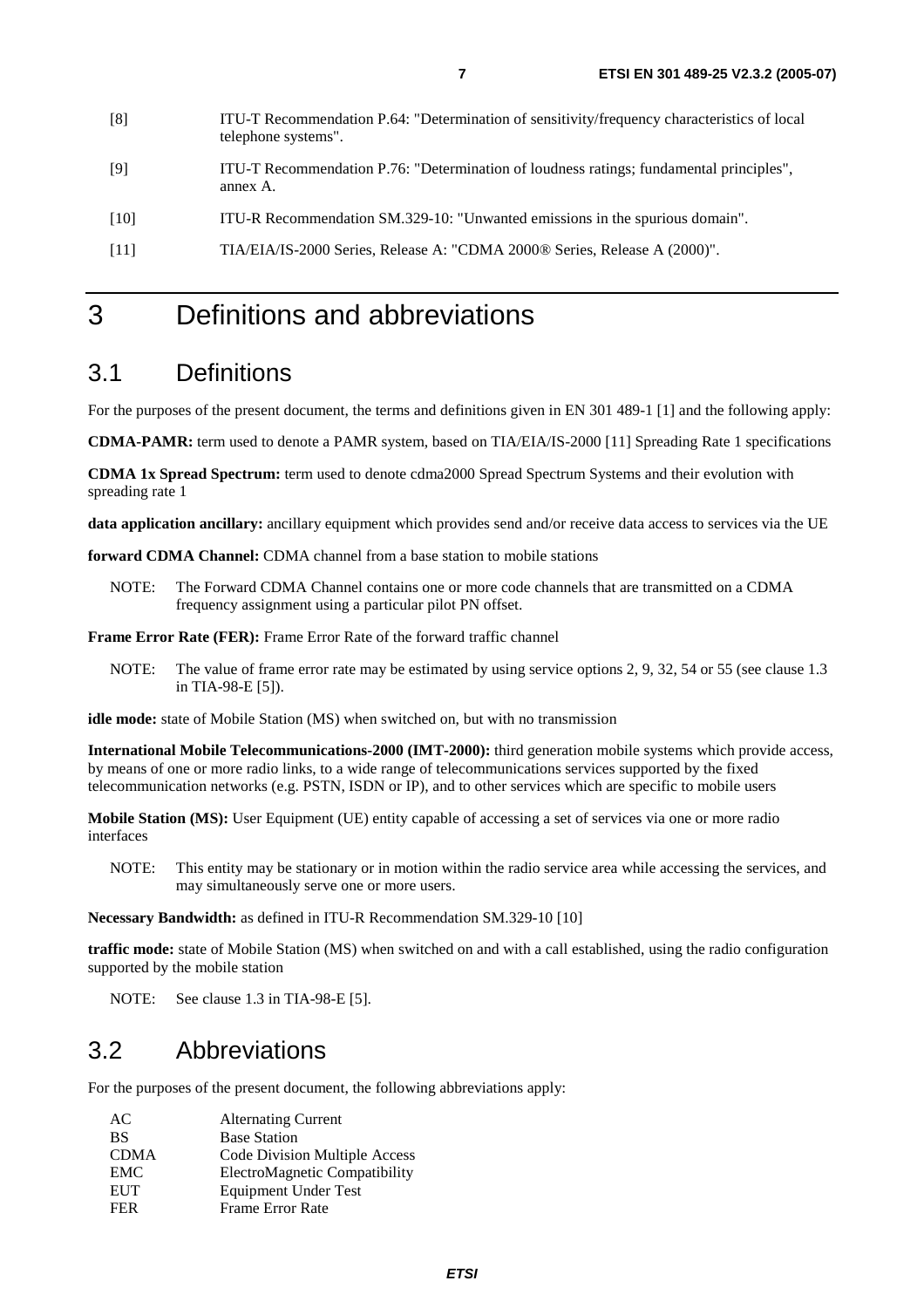| FL              | Forward Link from the BS to MS          |
|-----------------|-----------------------------------------|
| <b>IMT-2000</b> | International Mobile Telecommunications |
| MRP             | Mouth Reference Point (artificial head) |
| MS              | <b>Mobile Station</b>                   |
| PAMR            | Public Access Mobile Radio              |
| PN              | Pseudo-random Number                    |
| RC              | Radio Configuration                     |
| RF              | Radio Frequency                         |
| RL              | Reverse Link from MS to BS              |
| SPL             | Sound Pressure Level                    |
| UE              | User Equipment                          |
|                 |                                         |

# 4 Test conditions

For the purpose of the present document, the test conditions of EN 301 489-1 [1], clause 4, shall apply as appropriate. Further product related test conditions for CDMA 1x spread spectrum mobile and portable radio equipment are specified in the present document.

### 4.1 General

For emission and immunity tests, the test modulation, test arrangements, etc. as specified in the present document, clauses 4.1 to 4.5 shall apply.

Whenever the Equipment Under Test (EUT) is provided with a detachable antenna, the EUT shall be tested with the antenna fitted in a manner typical of normal intended use, unless specified otherwise.

### 4.2 Arrangements for test signals

The provisions of EN 301 489-1 [1], clause 4.2 shall apply with the following modifications.

The wanted RF signal nominal frequency shall be selected by setting the CDMA channel to an appropriate number.

A communication link shall be set up with a suitable base station simulator (hereafter called "the test system") according to the Radio Configuration (RC) supported by the mobile station TIA-98-E [5] using full data rate only. The test system shall be located outside of the test environment.

Where possible the test of the transmitter section and receiver section of the EUT may be carried out simultaneously to reduce test time.

Immunity tests on mobile and portable radio equipment (MS) shall be performed in two modes of operation:

- with a communication link established (traffic mode); and
- in idle mode.

When the EUT is required to be in the traffic mode, a call is set up using Loopback Service Option (see TIA/EIA-126-D [6]) according to the radio configuration supported by the mobile station (see clause 1.3 in TIA-98-E [5]), and the following conditions shall be met:

- the EUT shall be commanded to operate at maximum transmit power;
- the "variable Data Rate Transmission" shall be disabled;
- the MS shall be set for maximum data transmission rate.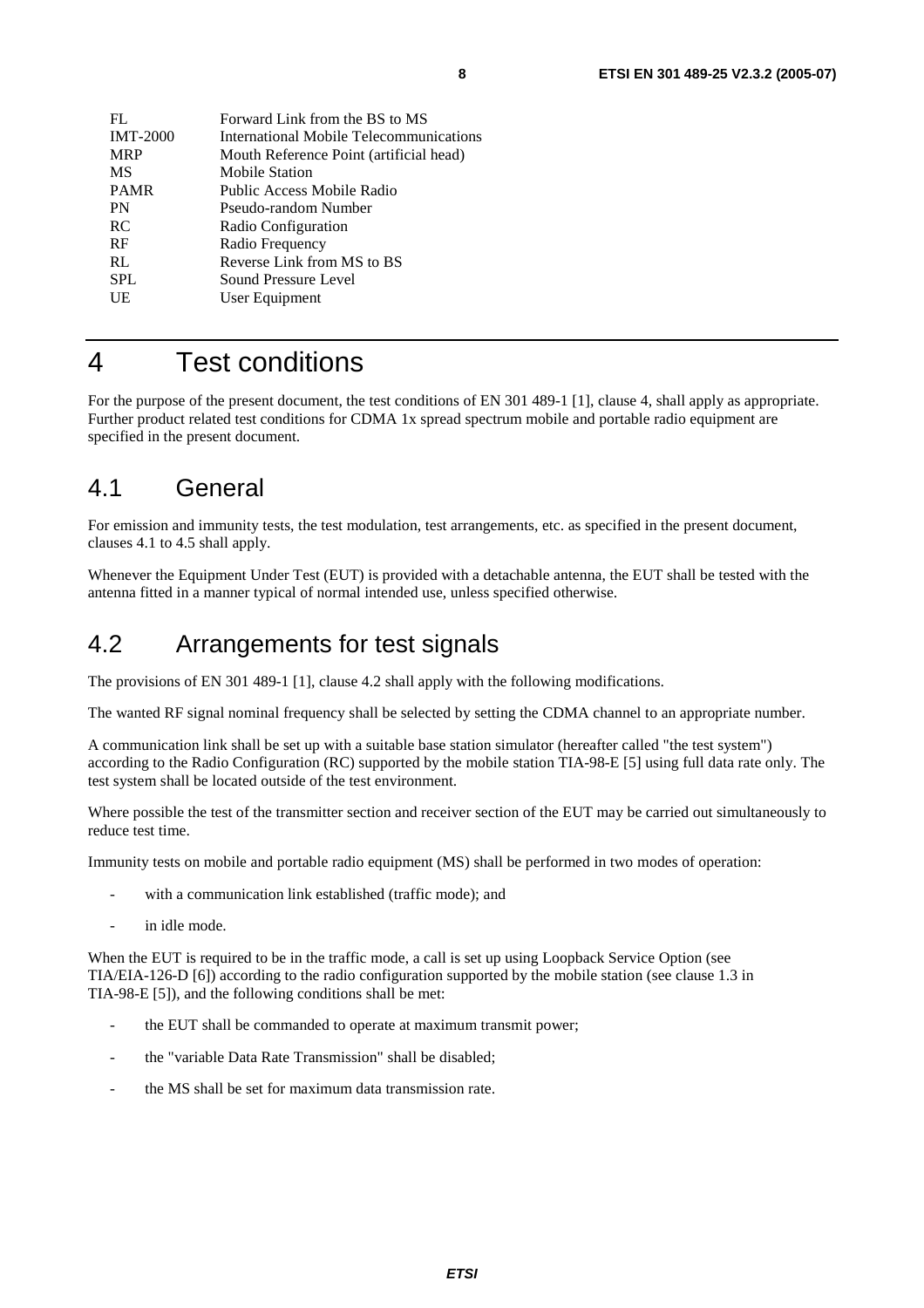When the EUT is required to be in the idle mode, then the following conditions shall be met:

- enable the receiver for CDMA-only mode;
- the test system shall simulate a Base Station with the Paging Channel or the Quick Paging Channel or Forward Common Control Channel/Broadcast Control Channel on one carrier. The MS shall be synchronized and be able to respond to paging messages. The MS shall not initiate a call (mobile station originated call), re-registration, or message transmission.

Adequate measures shall be taken to avoid the effect of the immunity test RF signal on the measuring equipment.

#### 4.2.1 Arrangements for test signals at the input of transmitters

The provisions of EN 301 489-1 [1], clause 4.2.1 shall apply.

#### 4.2.2 Arrangements for test signals at the output of transmitters

The provisions of EN 301 489-1 [1], clause 4.2.2 shall apply with the following modifications.

Where the equipment incorporates an external 50  $\Omega$  RF antenna connector that is normally connected via a coaxial cable, then the wanted signal to establish a communication link shall be delivered from that connector by a coaxial cable.

Where the equipment incorporates an external 50  $\Omega$  RF antenna connector, but this port is not normally connected via a coaxial cable, and where the equipment does not incorporate an external 50  $\Omega$  RF connector (integral antenna equipment), then the wanted signal, to establish a communication link, shall be delivered from the equipment to an antenna located within the test environment.

#### 4.2.3 Arrangements for test signals at the input of receivers

The provisions of EN 301 489-1 [1], clause 4.2.3 shall apply with the following modifications.

Where the equipment incorporates an external 50  $\Omega$  RF antenna connector that is normally connected via a coaxial cable, then the wanted signal to establish a communication link shall be delivered to that connector by a coaxial cable.

Where the equipment incorporates an external 50  $\Omega$  RF antenna connector, but this port is not normally connected via a coaxial cable, and where the equipment does not incorporate an external 50  $\Omega$  RF connector (integral antenna equipment), then the wanted signal, to establish a communication link, shall be presented to the equipment from an antenna located within the test environment.

For immunity testing the wanted RF signal level at the input of the EUT shall be at least 40 dB above the reference sensitivity level to provide a stable communication link.

For emission testing the wanted RF signal level at the input of the measuring receiver shall be no more than 15 dB above the reference sensitivity level, to ensure that it operates within its dynamic range.

The reference sensitivity level is defined in TIA-98-E [5].

The input signal levels used during the tests shall be recorded in the test report.

#### 4.2.4 Arrangements for test signals at the output of receivers

The provisions of EN 301 489-1 [1], clause 4.2.4 shall apply with the following modification.

The specific arrangement for test signals at the output of receivers are found in annex B for receivers operating with analogue speech output (voice), and in annex C for receivers operating with non-speech output (data).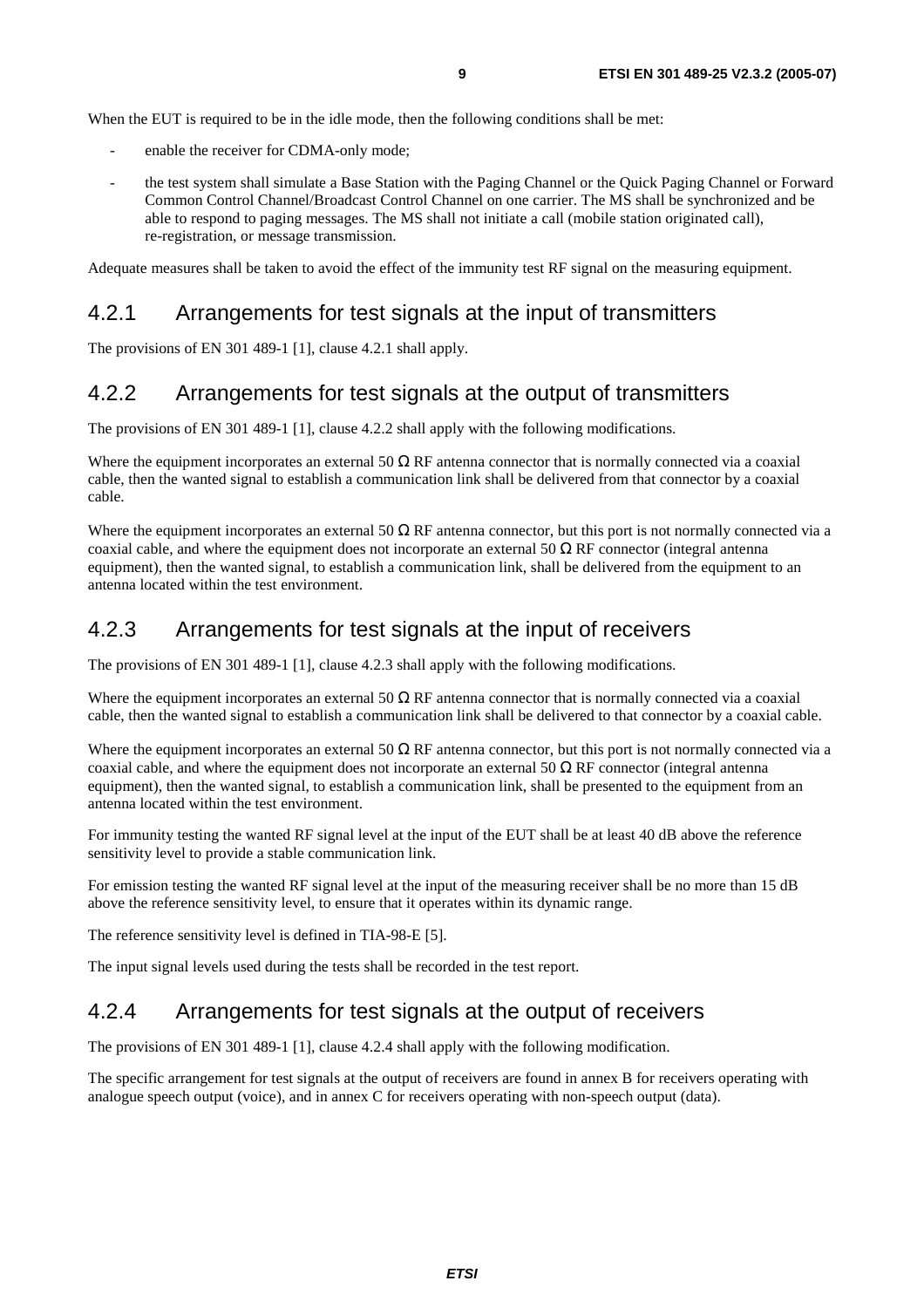## 4.3 Exclusion bands

#### 4.3.1 Transmitter exclusion band

The transmitter frequency bands including in band emissions and out of band emissions are covered by the RF spectral mask specification and need no further consideration.

For the purpose of EMC specifications the transmitter exclusion band shall be the carrier centre frequency  $\pm$  (2,5  $\times$  necessary bandwidth).

#### 4.3.2 Receiver exclusion band

The exclusion band for receivers and receiver sections of transceivers is the band of frequencies over which no immunity tests with radiated RF are made.

The receiver exclusion band for terminals extends from the lower frequency of the relevant receiver band minus 5 % to the upper frequency of the relevant receiver band plus 5 %.

### 4.4 Narrow band responses on receivers

Responses on receivers or duplex transceivers occurring during immunity tests at discrete frequencies, which are narrow band responses (spurious responses), are identified by the following method:

- If during an immunity test the quantity being monitored goes outside the specified tolerances (see clause 6.2), it is necessary to establish whether the deviation is due to an unwanted effect on the receiver of the MS or on the test system (narrow band response) or to a wideband (EMC) phenomenon. Therefore, the test shall be repeated with the MS channel frequency increased and then decreased to the first adjacent RF CDMA channel.
- If the deviation in either or both frequency offset cases disappears, the response is considered as a narrow band response.
- If the deviation does not disappear, the procedure is repeated with the MS channel frequency increased and then decreased to the second adjacent RF CDMA channels centre frequency.
- If the deviation still does not disappear with the increased and/or decreased MS channel frequency, the phenomenon is considered wide band and therefore an EMC problem and the equipment fails the test.

For immunity tests, narrow band responses shall be disregarded.

# 4.5 Normal test modulation

For immunity tests in voice call mode, the overall audio reverse link and forward link performance of the radio equipment shall be calibrated before the start of the tests. The calibration procedure is presented in clause B.1.

Immunity tests in voice call mode shall be performed without the application of any external modulation input signal.

For immunity tests in data transfer mode, the tests shall be performed with the application of an appropriate external modulation input signal such that the performance of the data transmission can be monitored. The performance assessment of the data transmission procedure is presented in annex C.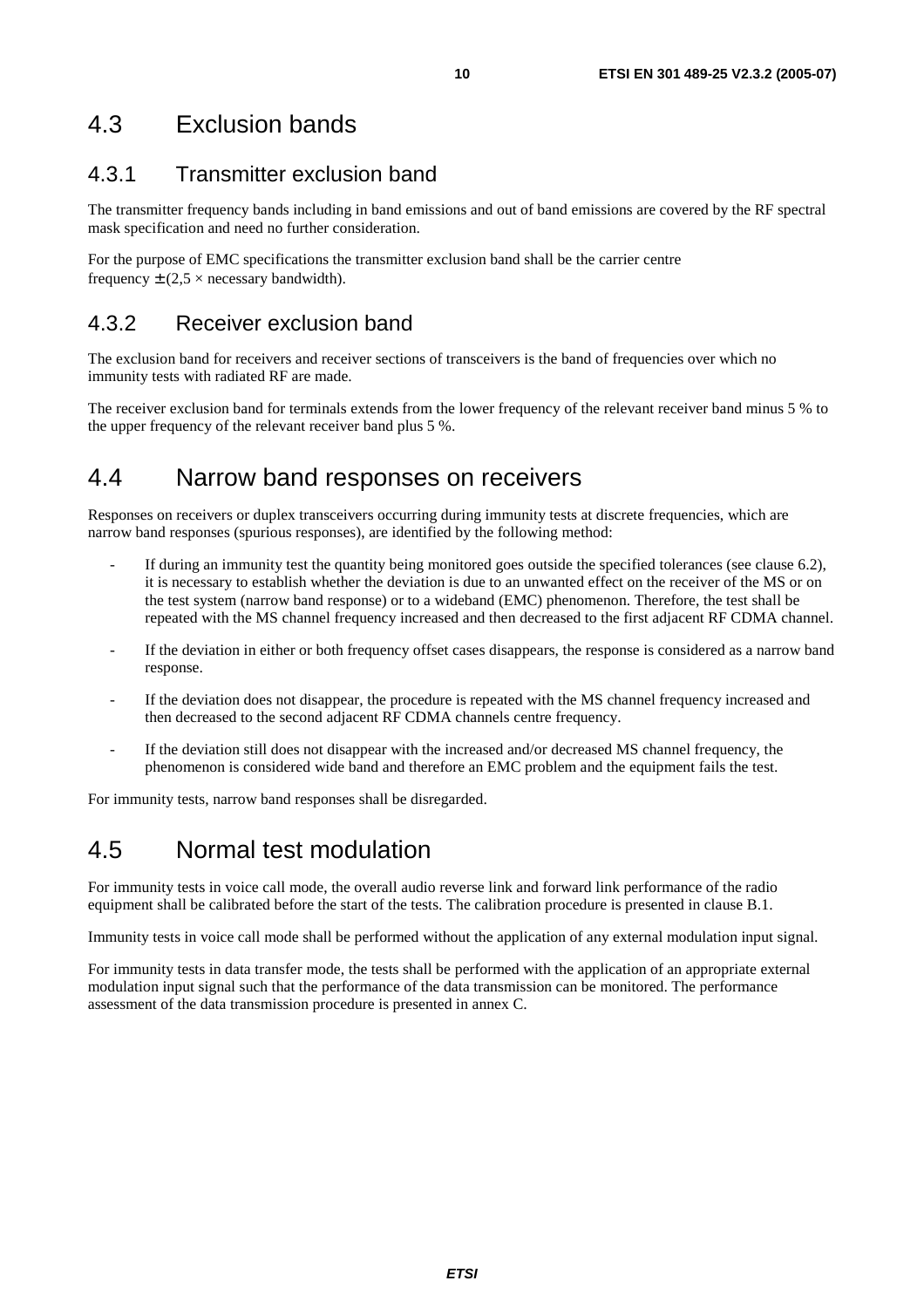# 5 Performance assessment

### 5.1 General

The provisions of EN 301 489-1 [1], clause 5.1 shall apply with the following modification.

The information about the bandwidth of the IF filter immediately preceding the demodulator set out in EN 301 489-1 [1], clause 5.1 is not applicable to radio equipment in the scope of the present document.

#### 5.2 Equipment which can provide a continuous communication link

The provisions of EN 301 489-1 [1], clause 5.2 shall apply.

### 5.3 Equipment which does not provide a continuous communication link

The provisions of EN 301 489-1 [1], clause 5.3 shall apply.

### 5.4 Ancillary equipment

The provisions of EN 301 489-1 [1], clause 5.4 shall apply with the following modification.

Ancillary equipment shall be tested with it connected to an MS in which case compliance shall be demonstrated for the combination of ancillary and radio equipment to the appropriate clauses of the present document.

### 5.5 Equipment classification

The provisions of EN 301 489-1 [1], clause 5.5 shall apply.

# 6 Performance criteria

### 6.1 General

The equipment shall meet the performance criteria specified in this clause, clauses 6.2 and 6.3, as appropriate.

The maintenance of a communications link shall be assessed using an indicator, which may be part of the test system, or of the EUT.

If an equipment is of a specialized nature, that the performance criteria described in the following clauses are not appropriate, then the manufacturer shall declare, for inclusion in the test report, his own specification for an acceptable level of performance or degradation of performance during and/or after testing, as required by the present document.

Immunity tests shall be performed with the EUT set into traffic mode of operation. For transmitters, the tests shall also be performed in idle mode and the transmitter shall not unintentionally operate.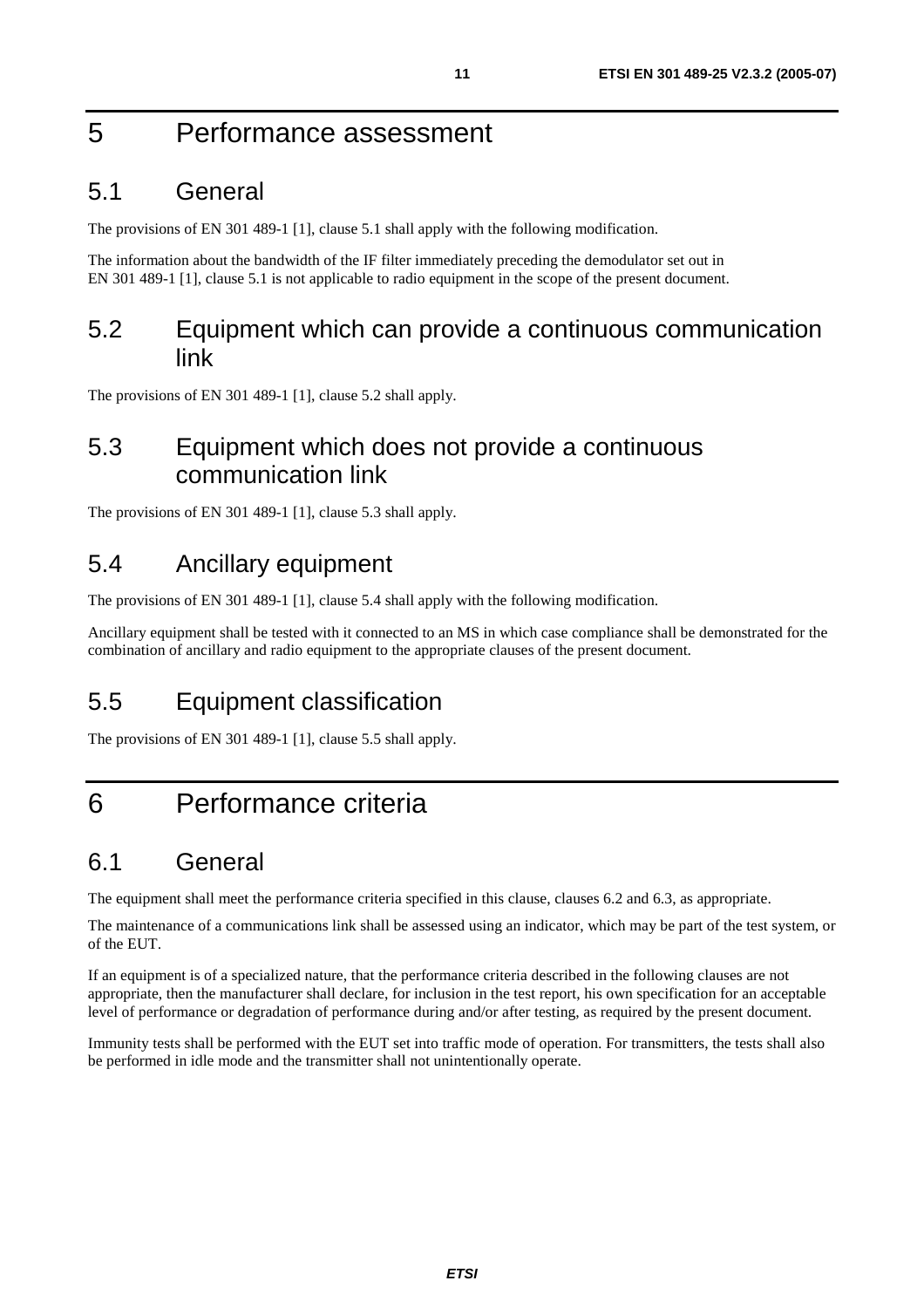### 6.2 Performance criteria for continuous phenomena

A communication link shall be established at the start of the test, and maintained during the test, see clauses 4.1 and 4.2.

For transmission of digital data (in data transfer mode of operation), the performance criteria shall be the following:

The Frame Error Rate (FER) using 9 600 bit/s only data rate shall not exceed 0,5 % with 95 % confidence (see clause 6.6 in TIA-98-E [5]). However, in the case of PAMR mobile terminals the Frame Error Rate (FER) using 9 600 bit/s only data rate shall not exceed 2,0 % with 95 % confidence (see clause 6.6 in TIA-98-E [5]).

For transmission of analogue speech or audio signals (in speech mode of operation), the performance criteria is applicable to the Reverse Link (RL) and Forward Link (FL)) audio outputs and these shall be at least 35 dB less than the reference levels recorded during the calibration procedure. This measurement is performed using an audio band pass filter of 200 Hz width, centred on 1 kHz (see annex B).

NOTE: If a high level background audio noise is present during the immunity tests, then the audio band pass filter may be reduced down to a minimum of 40 Hz bandwidth with a centre frequency of 1 kHz.

At the conclusion of the test, the EUT shall operate as intended with no loss of user control functions or stored data, and the communication link shall have been maintained.

### 6.3 Performance criteria for transient phenomena

A communications link shall be established at the start of the test, see clauses 4.1 and 4.2.

At the conclusion of each exposure it shall be verified that the communications link has been maintained. At the conclusion of the total test comprising the series of individual exposures, the EUT shall operate as intended with no loss of user control functions or stored data, as declared by the manufacturer, and the communications link shall have been maintained.

# 7 Applicability overview tables

#### 7.1 Emission

#### 7.1.1 General

EN 301 489-1 [1], table 2 contains the applicability of EMC emission measurements to the relevant ports of radio and/or associated ancillary equipment.

#### 7.1.2 Special conditions

No special conditions shall apply to UE in the scope of the present document.

### 7.2 Immunity

#### 7.2.1 General

EN 301 489-1 [1], table 3 contains the applicability of EMC immunity measurements to the relevant ports of radio and/or associated ancillary equipment.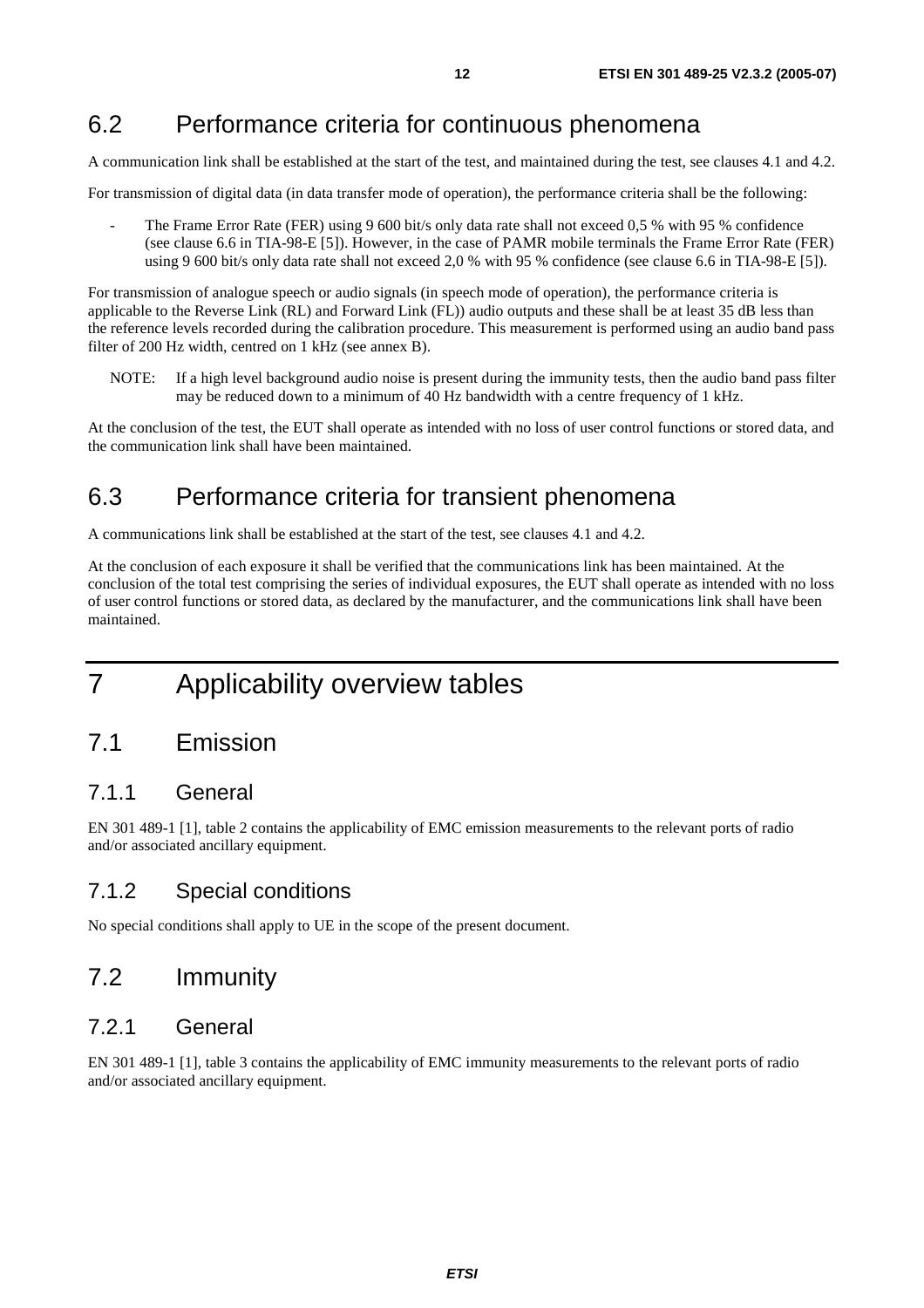# 7.2.2 Special conditions

The following special conditions set out in table 1, relate to the immunity test methods used in EN 301 489-1 [1], clause 9.

|                  | Reference to clauses in                                                                         | Special product-related conditions, additional to or modifying the test                                                                                                                   |  |
|------------------|-------------------------------------------------------------------------------------------------|-------------------------------------------------------------------------------------------------------------------------------------------------------------------------------------------|--|
|                  | EN 301 489-1 [1]                                                                                | conditions in EN 301 489-1 [1], clause 9                                                                                                                                                  |  |
| 9.2              | When using the max hold detector method (see annex B) at each test frequency<br>Radio frequency |                                                                                                                                                                                           |  |
|                  | electromagnetic field                                                                           | step initially an unmodulated test signal shall be applied. Then the test                                                                                                                 |  |
| 9.2.2            | <b>Test method</b>                                                                              | modulation shall be applied.                                                                                                                                                              |  |
| $\overline{9.5}$ | Radio frequency, common                                                                         | There is no exclusion band for the equipment in the scope of the present                                                                                                                  |  |
|                  | mode;                                                                                           | ldocument.                                                                                                                                                                                |  |
| 9.5.2            | <b>Test method</b>                                                                              | When using the max hold detector method (see annex B) at each test frequency<br>step initially an unmodulated test signal shall be applied. Then the test<br>modulation shall be applied. |  |
|                  |                                                                                                 | The procedure used for identifying narrowband responses does not apply to<br>conducted immunity tests in the frequency range 150 kHz to 80 MHz<br>(see clause 4.4).                       |  |
| 9.6              | <b>Transients and surges in</b>                                                                 | During tests with pulses 3a and 3b, the performance criteria TT shall apply, see                                                                                                          |  |
|                  | the vehicular environment;                                                                      | clause 6.3.                                                                                                                                                                               |  |
| 9.6.3            | Performance criteria                                                                            |                                                                                                                                                                                           |  |

#### **Table 1: Special conditions for EMC immunity tests**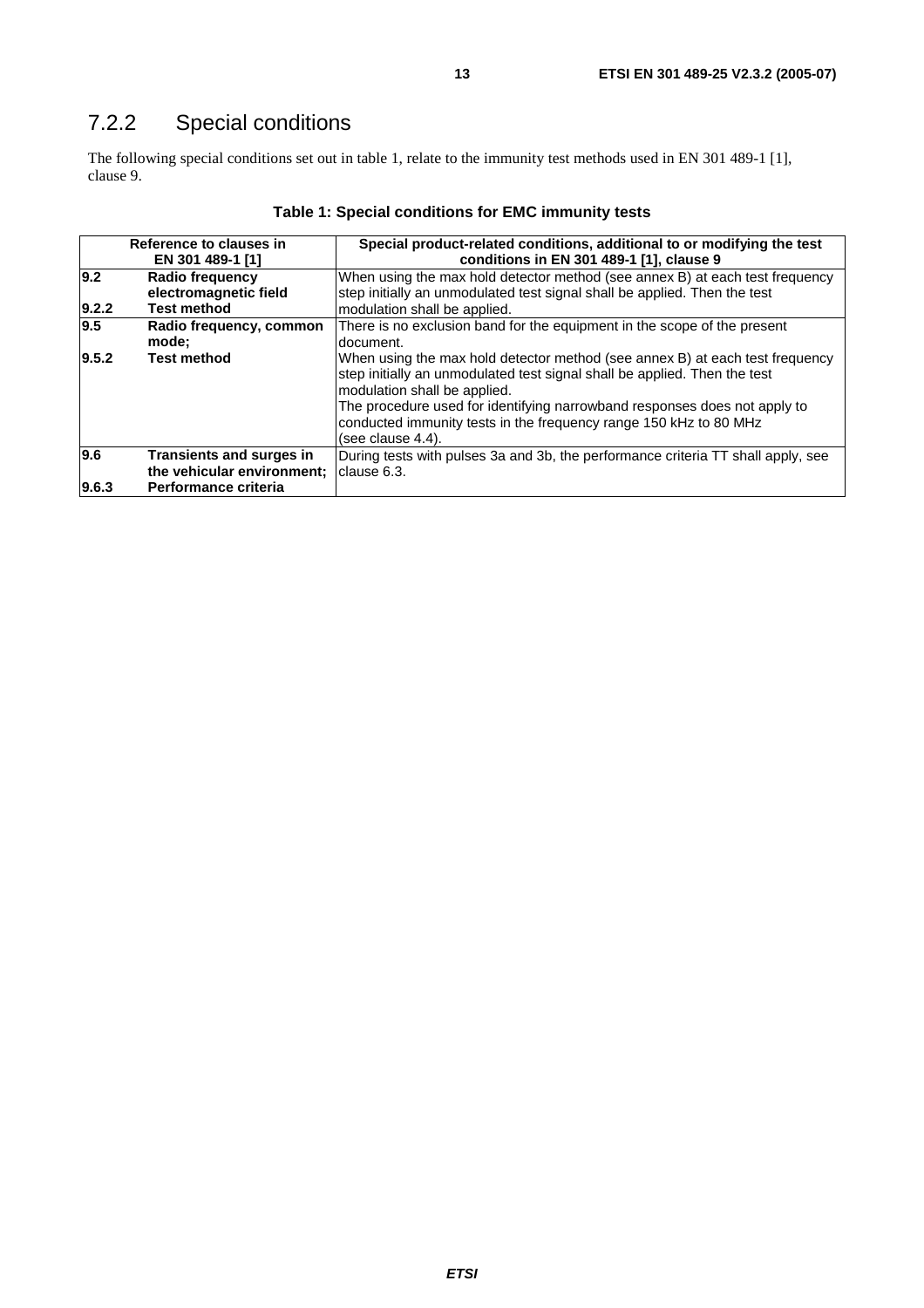# Annex A (informative): Examples of mobile and portable radio and ancillary equipment within the scope of the present document

The present document covers types of mobile and/or portable equipment using CDMA 1x spread spectrum technology as set out below.

# A.1 Mobile and portable radio equipment, and ancillary equipment for IMT-2000 CDMA Multi-carrier Systems

The present document applies to IMT-2000 CDMA Multi-carrier systems digital cellular mobile and portable radio equipment. Definitions for mobile and portable radio and associated ancillary equipment within the scope of the present document are found in TIA-98-E [5].

# A.2 Mobile and portable radio equipment, and ancillary equipment for CDMA-PAMR Systems

The present document applies to CDMA PAMR systems mobile and portable radio equipment operating in one or more of the band classes defined in TIA-98-E [5] depending upon national regulations. Definitions for mobile and portable radio and associated ancillary equipment within the scope of the present document are found in TIA-98-E [5].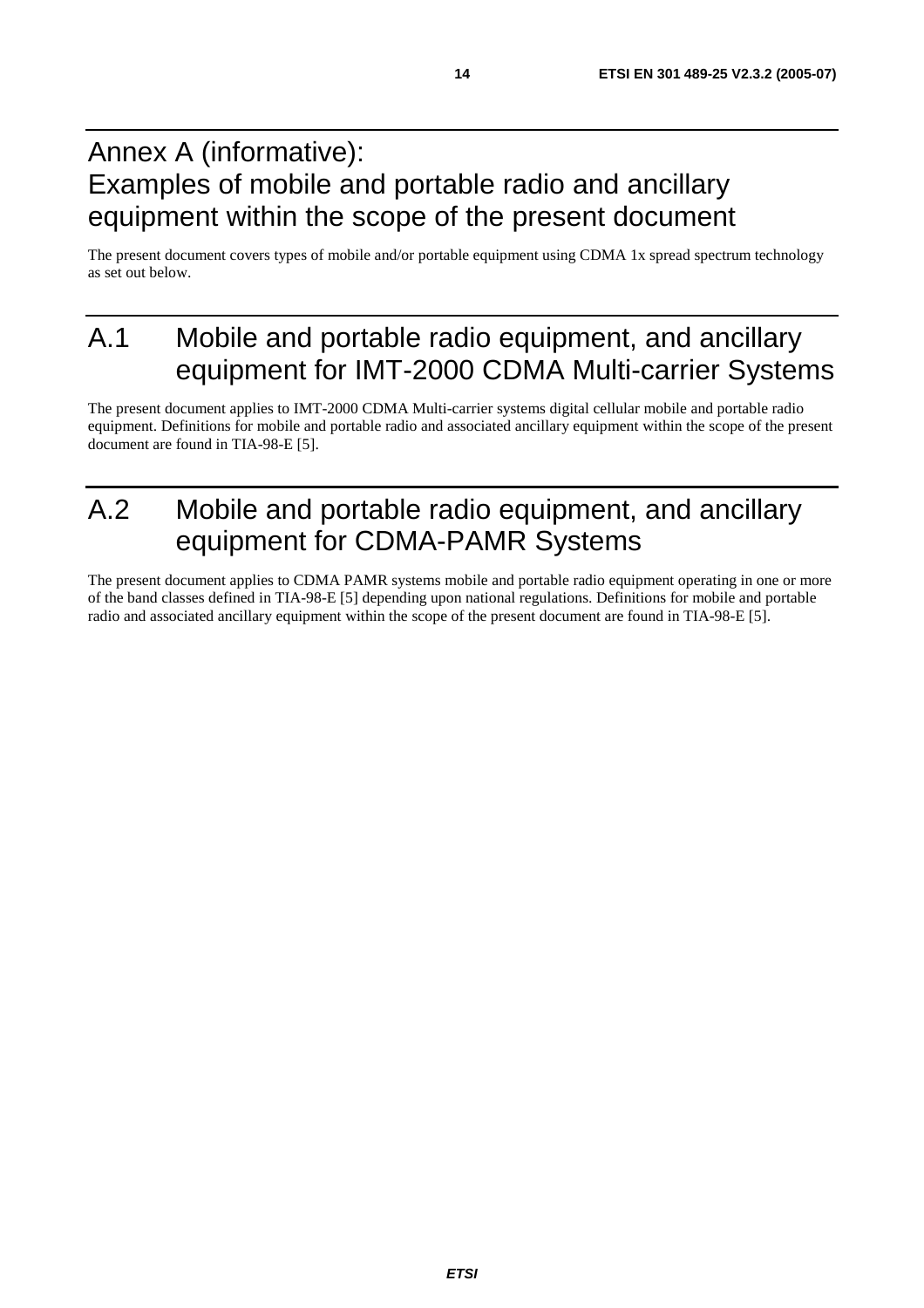# Annex B (normative): Performance assessment voice call. Audio break through

# B.1 Calibration of audio levels

For the portable the audio calibration is performed as follows:

Set the EUT volume to provide the nominal audio level if specified by the manufacturer. If no such level is specified, the centre volume step shall be used.

Prior to the test sequence, the reference level of the speech output signal on both the forward link and reverse link shall be recorded on the test instrumentation, as shown in figure B.1. The reference level shall be equivalent to the SPL of 0 dBPa at 1 kHz at the input of the acoustical coupler described in ETR 027 [7], for the forward link, and -5 dBPa at 1 kHz at the mouth reference point (MRP) defined in ITU-T Recommendation P.64 [8] for the reverse link.

- NOTE 1: The MRP is defined with respect to an artificial head defined in ITU-T Recommendation P.76 [9]. The handset shall be mounted on the artificial head such that the ear piece is centred at the artificial ear.
- NOTE 2: If the equipment does not include acoustical transducers (e.g. a microphone or loudspeaker) the manufacturer shall specify the equivalent electrical reference levels.

The voice processor may often apply noise and echo cancellation algorithms, which attempt to eliminate or reduce steady state audio signals as e.g. the 1 kHz calibration signals. These algorithms may be disabled during the calibration procedure. Specialized test software may be required. If the algorithms can not be disabled then the reference level shall be measured using a max-hold detection on the audio level meter in order to determine the level before the noise and echo cancellation algorithms become effective.

In handsfree applications an external loudspeaker is used. The SPL from the external loudspeaker is normally much higher than from the earpiece of the portable in order to overcome a high ambient noise level. The forward link reference level shall be increased in order to compensate for the difference. Alternatively, the distance between the loudspeaker and the measuring microphone shall be adjusted during the measurement procedure in accordance with the manufacturers specification. It is important that the dynamic range of the test instrumentation is not exceeded.

Normally no corrections are made to the reverse link reference level. In case it is not possible to perform the above calibration (e.g. a PC card with headset) the manufacturer shall specify the distance between the MRP and the microphone.





NOTE: The EUT is in position during calibration of the reverse link, but not during calibration of the forward link where the EUT is replaced by the 1 kHz test audio source. During calibration of the reverse link the mouthpiece shall be placed with respect to the MRP in a way representing intended use.

#### **Figure B.1: Audio breakthrough measurement, calibration set-up for portable equipment**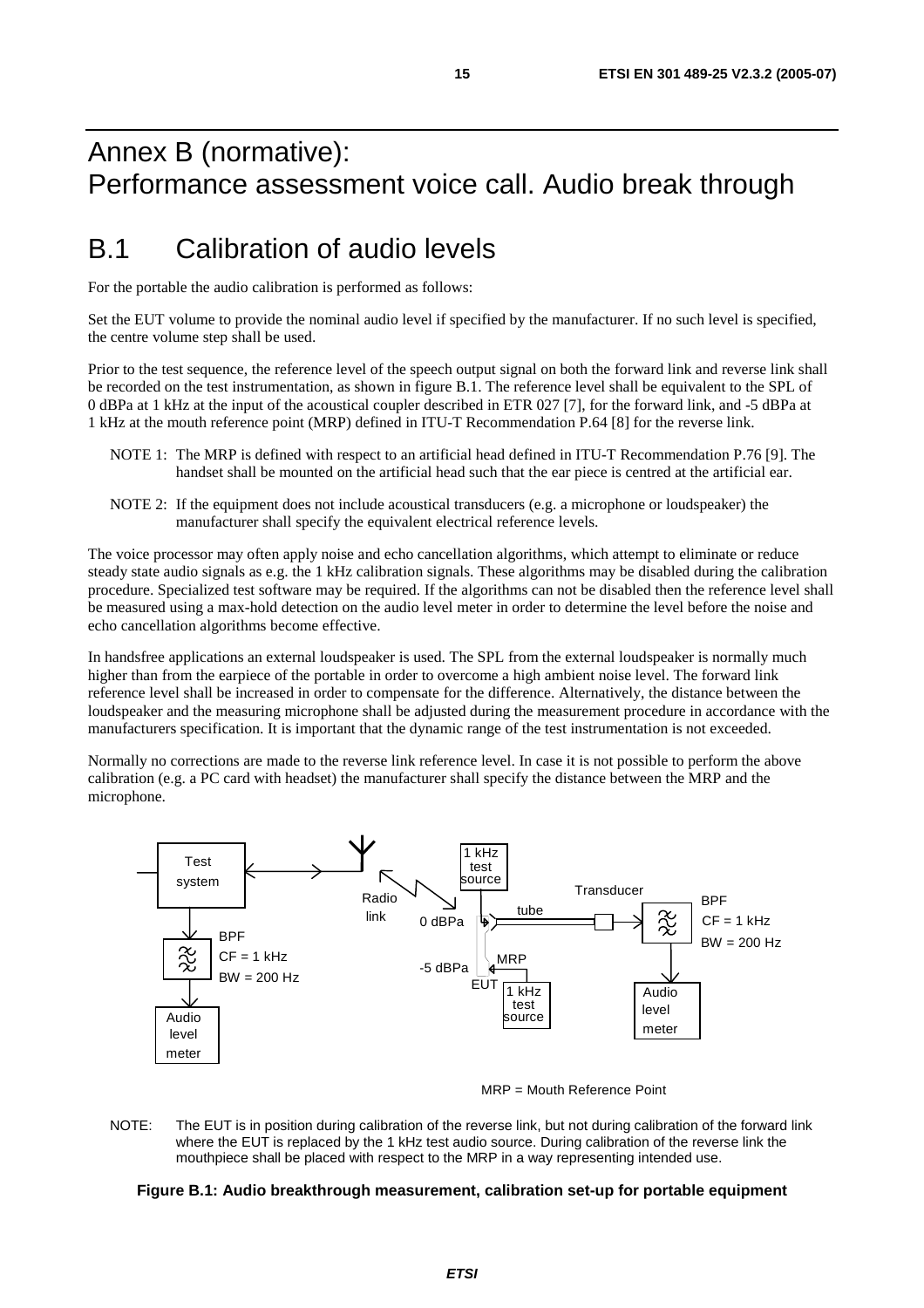# B.2 Measurement of audio levels

When the audio levels are measured during testing the EUT software shall be configured for voice applications. If the algorithms for noise and echo cancellation are not disabled, then the level shall be measured using a max-hold detection on the audio level meter in order to determine the level before the noise and echo cancellation algorithms become effective.

The level of the output signal from the forward link speech channel of the EUT at the mobile or portable's ear piece shall be assessed by measuring the Sound Pressure Level (SPL) as shown in figure B.2. When an external loudspeaker is used the acoustical coupler shall be fixed to the loudspeaker in the position used during the calibration. The level of the decoded output signal from the reverse link speech channel of the EUT at the analogue output of the test system shall be measured. Pick up of extraneous background noise by the microphone of the EUT shall be minimized.

NOTE: If the equipment is designed for use with external transducers, they shall be included in the test configuration. If the equipment does not include acoustical transducers the line voltage developed across specified termination impedance may be measured.



**Figure B.2: Audio breakthrough measurement, test set-up for portable equipment**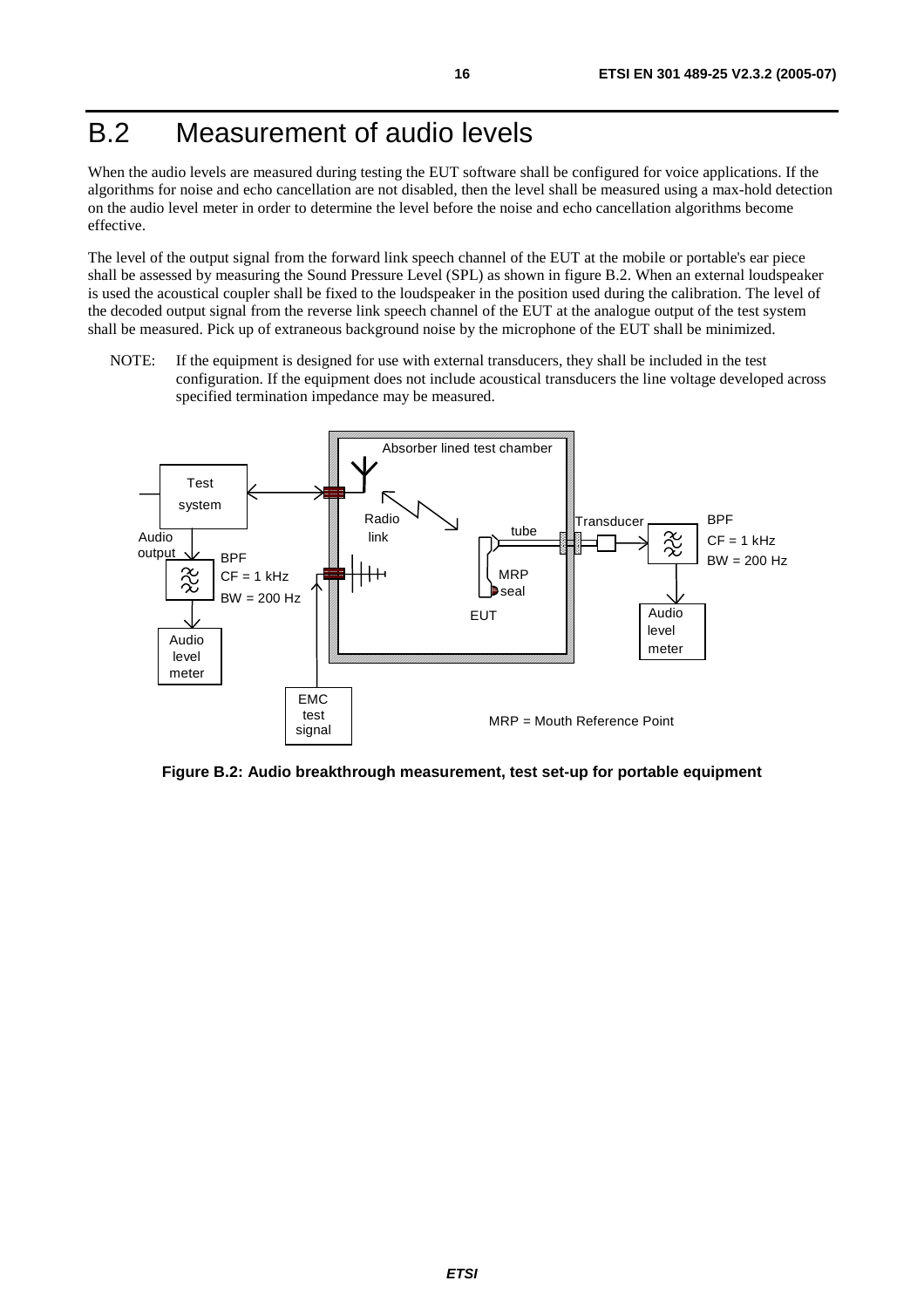# Annex C (normative): Performance assessment of data transfer call. Error Rates

# C.1 Calibration of data transfer

For the EUT, calibration of the data transfer may be performed by assessing the Frame Error Rate (FER), or End-User data error ratio before applying the RF immunity test signal (defined in EN 301 489-1 [1], clauses 9.2 and 9.5).

# C.2 Derivation of Error Rates

The manufacturer shall provide the method for calculating the Frame Error Ratio. Known data patterns shall be transferred bi-directionally from end-to-end (the whole of the RL and FL will be exercised). Performance assessment shall be made at each frequency step. Comparison between transmitted known data and received data shall result in the Frame Error Rate (FER).

The data patterns used should be of sufficient length to give valid results and should be equivalent to the used channel bit rate.

Possible data patterns for assessing the Error Ratio are FER and User Data. Detailed description of FER can be found from TIA-98-E [5].

End-User Data may be used where FER measurements are not appropriate, and is a manufacturer's decision (see below).

NOTE: For example, in the cases when the EUT consists of MS with data application ancillary and the data application ancillary itself does not support a loopback function that can be applied for the assessment of FER, as specified in TIA-98-E [5]. This would lead into a situation where the data application ancillary is not exercised, i.e. the data transfer loop is not end-to-end.

The characteristics of the End-User Data used for testing (format, size, typical data throughput rate, additional error corrections etc.) and the necessary test equipment shall be delivered to enable the assessment of the EUT.

Following formula may apply to End-User Data:

FrameErrorRate=
$$
\left(\frac{\text{erroneous frames}}{\text{total number of frames received}} \times 100\right) = n \%
$$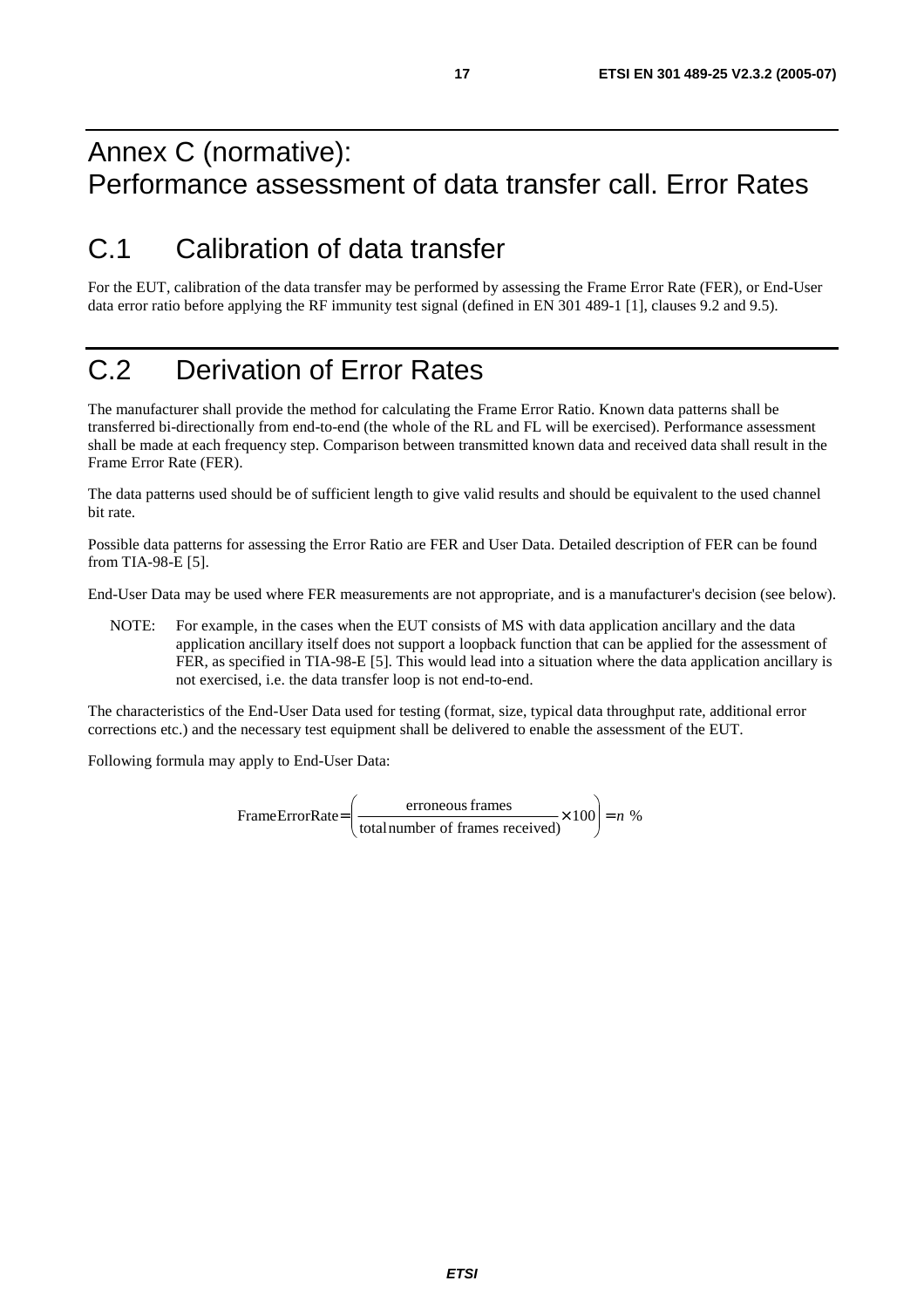# C.3 EUT without data application ancillary

Data monitoring Devices are here considered as part of the Test System. Arrangements should be made by the manufacturer, if needed, to couple the Data monitoring Device by a method which does not affect the radiated electromagnetic field (e.g. ultrasonic or optical).



**Figure C.1: Error Rate assessment, test set-up for EUT without data application ancillary** 

# C.4 EUT with data application ancillary

The Data monitoring Device is here considered as a part of the Test System. The Data application ancillary should be part of the data transfer (RL and FL) loop and is included in the EUT configuration.



**Figure C.2: Error Rate assessment, test set-up for EUT with data application ancillary**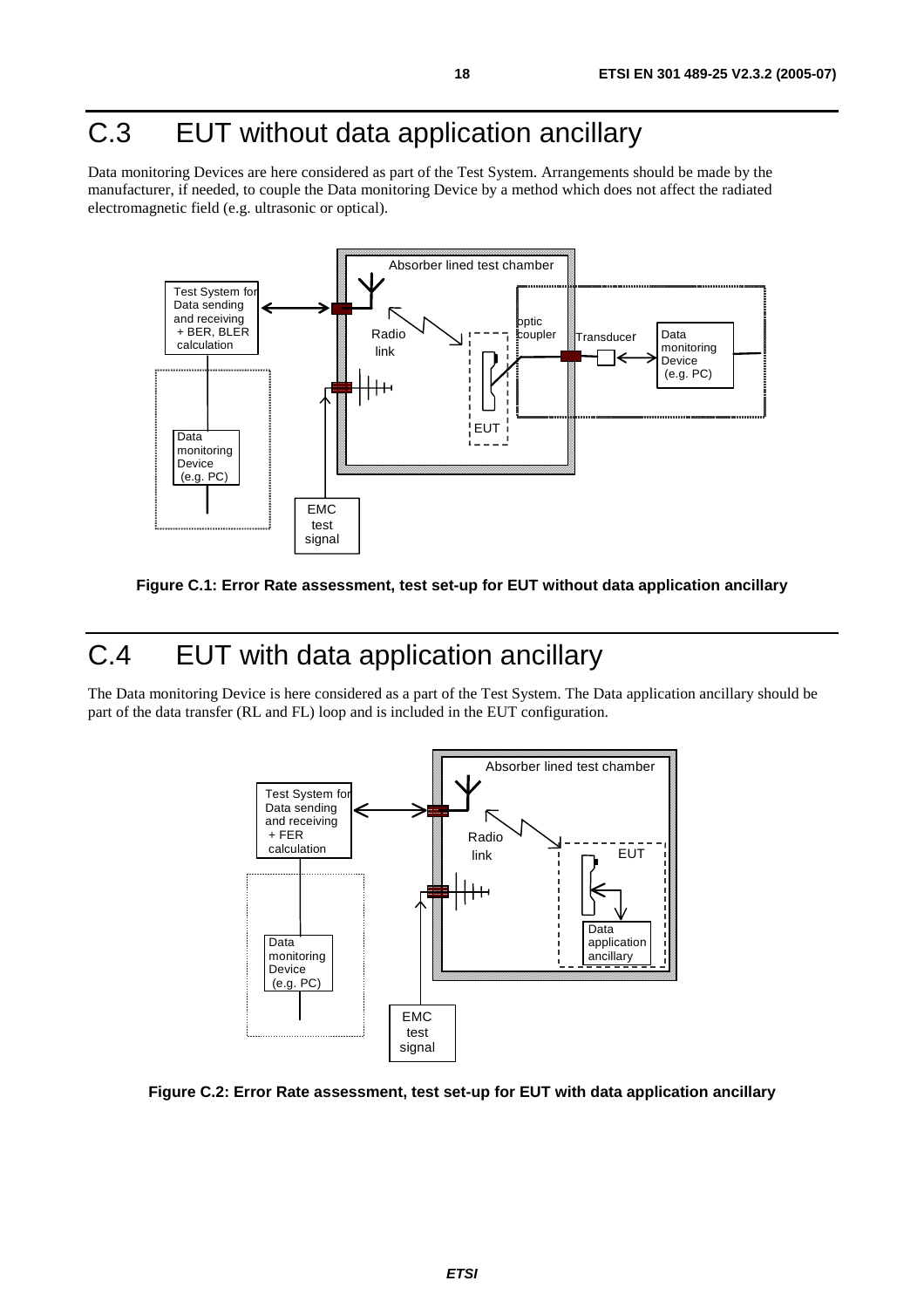# Annex D (informative): Bibliography

- 3GPP2 C.S0002-A: "Physical Layer Standard for cdma2000 Spread Spectrum Systems".
- 3GPP2 C.S0002-B: "Physical Layer Standard for cdma2000 Spread Spectrum Systems Release B".
- 3GPP2 C.S0002-C: "Physical Layer Standard for cdma2000 Spread Spectrum Systems Release C".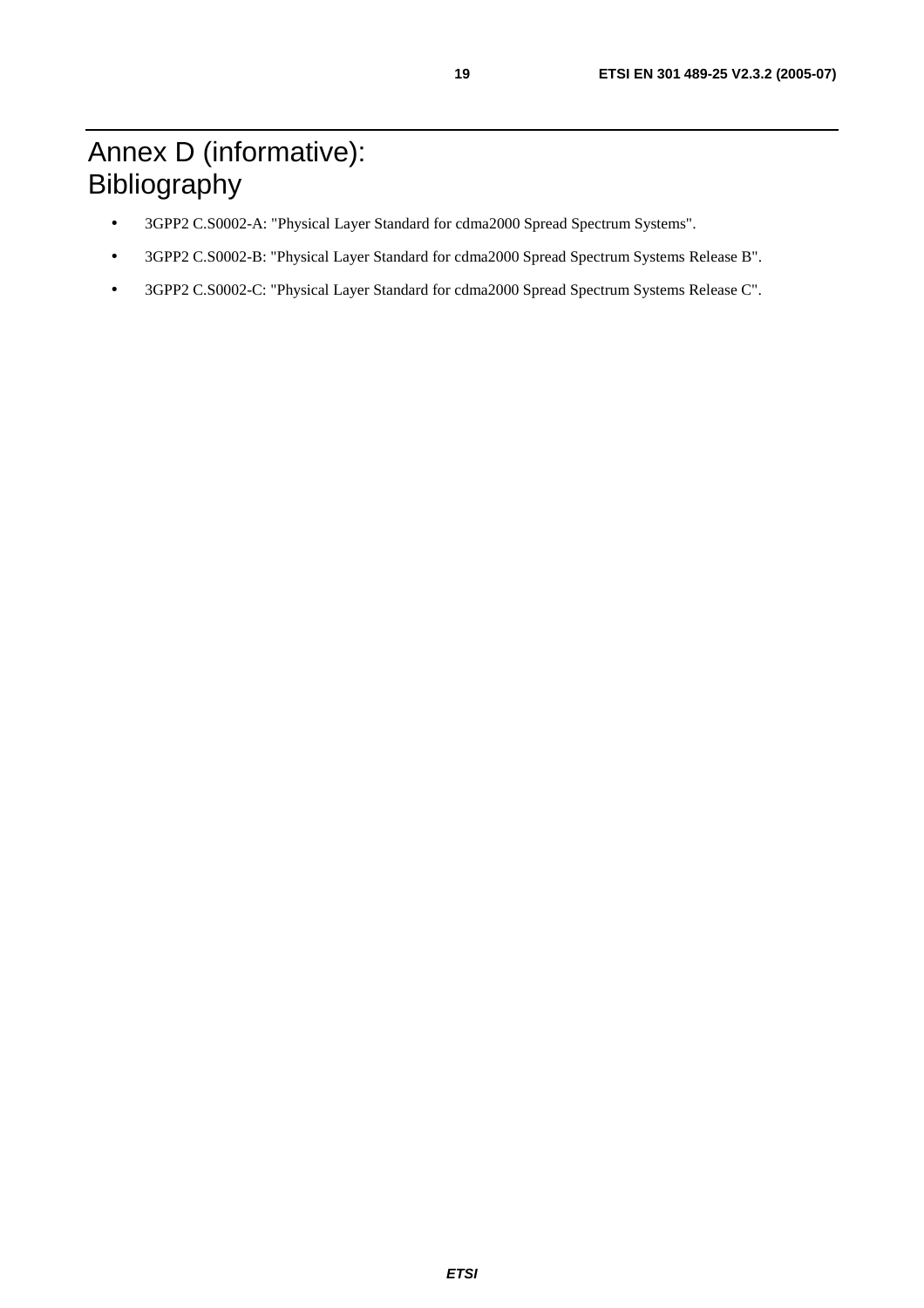# Annex E (informative): The EN title in the official languages

| Language   | <b>EN title</b>                                                                                                                                                                                                                                                                                                              |  |
|------------|------------------------------------------------------------------------------------------------------------------------------------------------------------------------------------------------------------------------------------------------------------------------------------------------------------------------------|--|
| Czech      | Elektromagnetická kompatibilita a rádiové spektrum (ERM) - Norma pro elektromagnetickou<br>kompatibilitu (EMC) rádiových zařízení a služeb - Část 25: Specifické podmínky pro pohyblivé stanice<br>a přidružené zařízení CDMA s 1x rozprostřeným spektrem                                                                    |  |
| Danish     | Elektromagnetisk kompatibilitet og radiospektrum-anliggender (ERM); Elektromagnetisk kompatibilitet<br>(EMC) for radioudstyr og tjenester; Del 25: Særlige krav til CDMA 1x Spread Spectrum mobilstationer<br>og hjælpeudstyr.                                                                                               |  |
| Dutch      | Elektromagnetische compatibiliteit en radiospectrumzaken (ERM); Elektromagnetische<br>compatibiliteitsnorm (EMC) voor radioapparatuur en radiodiensten; Deel 25: Specifieke condities voor<br>CDMA 1X Spread Spectrum mobiele stations en hulpapparatuur.                                                                    |  |
| English    | Electromagnetic compatibility and radio spectrum matters (ERM); Electromagnetic compatibility (EMC)<br>standard for radio equipment and services; Part 25: Specific conditions for CDMA 1x Spread Spectrum<br>Mobile Stations and ancillary equipment.                                                                       |  |
| Estonian   | Elektromagnetilise ühilduvuse ja raadiospektri küsimused (ERM); Raadioseadmete ja<br>raadiosideteenistuste elektromagnetilise ühilduvuse (EMC) standard; Osa 25: Eritingimused CDMA 1x<br>lairiba liikuvatele raadiojaamadele ja nende lisaseadmetele                                                                        |  |
| Finnish    | Sähkömagneettinen yhteensopivuus ja radiospektriasiat (ERM); Sähkömagneettinen<br>yhteensopivuusstandardi (EMC) radiolaitteille ja -järjestelmille; Osa 25: Erityisehdot CDMA 1x -<br>hajaspektritekniikkaa käyttäville matkaviestimille ja apulaitteille                                                                    |  |
| French     | Compatibilité électromagnétique et spectre radioélectrique (ERM); Norme de compatibilité<br>électromagnétique (CEM) pour équipement de communication radio et services; Partie 25: conditions<br>spécifiques pour stations mobiles et équipements auxiliaires utilisant le CDMA 1x à étalement de<br>spectre.                |  |
| German     | Elektromagnetische Verträglichkeit und Funkspektrumsangelegenheiten (ERM);<br>Elektromagnetische Verträglichkeit (EMV) für Funkgeräte und Funkdienste;<br>Teil 25: Spezielle Anforderungen für CDMA 1x Spread Sprectrum Mobilstationen und<br>Zusatzeinrichtungen.                                                           |  |
| Greek      | Ηλεκτρομαγνητική συμβατότητα και θέματα ραδιοφάσματος (ERM); Πρότυπο ηλεκτρομαγνητικής<br>συμβατότητας (EMC) που αφορά ραδιοεξοπλισμό και ραδιοϋπηρεσίες; Μέρος 25: Ειδικές συνθήκες<br>για CDMA 1x κινητούς σταθμούς ευρέως φάσματος, αναμεταδώτες και βοηθιτικό εξοπλισμό.                                                 |  |
| Hungarian  | Elektromágneses kompatibilitási és rádió spektrum ügyek; Elektomágneses kompatibilitási szabvány<br>rádiókészülékekhez és szolgáltatásokhoz; Rész 25: Speciális feltételek CDMA 1x Szórt Spektrumú<br>mobilállomásokhoz és kiegészíto berendezésekhez.                                                                       |  |
| Italian    | Compatibilità elettromagnetica e Questioni relative allo spettro delle radiofrequenze (ERM); Norma di<br>Compatibilità elettromagnetica (EMC) per apparecchiature e servizi radio; Parte 25 Condizioni<br>specifiche per stazioni mobili e apparecchiature ausiliarie per CDMA 1x Spread Spectrum.                           |  |
| Latvian    | Elektromagnētiskā saderība un radiofrekvenču spektra jautājumi (ERM) - Radioiekārtu un dienestu<br>elektromagnētiskās saderības standarts - 25.daļa: Īpašie nosacījumi IMT-2000 CDMA daudznesēju<br>mobilajām stacijām un palīgiekārtām                                                                                      |  |
| Lithuanian | Elektromagnetinio suderinamumo ir radijo dažnių spektro dalykai. Radijo ryšio įrangos ir paslaugų<br>elektromagnetinio suderinamumo (EMS) standartas. 25 dalis. Trečiosios kartos korinių tinklų IMT-2000<br>CDMA daugianešlių judriųjų stočių ir pagalbinės įrangos specialiosios sąlygos                                   |  |
| Maltese    | Kompatibilità elettromanjetika u materji relatati ma' spettru radjofoniku (ERM); Standard ta"<br>Kompatibilità ElettroManjetika (EMC) għal tagħmir u servizzi radjofonici; Parti 25: Kondizzjonijiet<br>specifici ghal Stazzjonijiet Mobbli IMT-2000 CDMA li jistghu jwasslu aktar minn sinjal wiehed u taghmir<br>ancillari |  |
| Norwegian  | Elektromagnetisk kompatibilitet og radiospektrumspørsmål (ERM); Standard for elektromagnetisk<br>kompatibilitet (EMC) for radioutstyr og tjenester; Del 25: Spesifikke betingelser for mobilstasjoner og<br>tilhørende utstyr for IMT-2000 CDMA med flere bærebølger                                                         |  |
| Polish     | Kompatybilność elektromagnetyczna i zagadnienia widma radiowego (ERM) -Norma kompatybilności<br>elektromagnetycznej (EMC) dotycząca urządzeń i systemów radiowych – Część 25: Wymagania<br>szczegółowe dla stacji ruchomych i wyposażenia pomocniczego systemu z rozproszonym widmem<br>CDMA 1X                              |  |
| Portuguese | Assuntos de espectro radioeléctrico e compatibilidade electromagnética (ERM); norma de<br>compatibilidade electromagnética (EMC) para equipamento de rádio e serviços; parte 25: Condições<br>especificas para as estações móveis e equipamento auxiliar do CDMA 1x Spread Spectrum.                                         |  |
| Slovak     | Elektromagnetická kompatibilita a záležitosti rádiového spektra (ERM). Elektromagnetická<br>kompatibilita (EMC), norma na rádiové zariadenia a služby. Časť 25: Osobitné podmienky na<br>pohyblivé stanice a podporné zariadenia CDMA s 1x rozprestretým spektrom                                                            |  |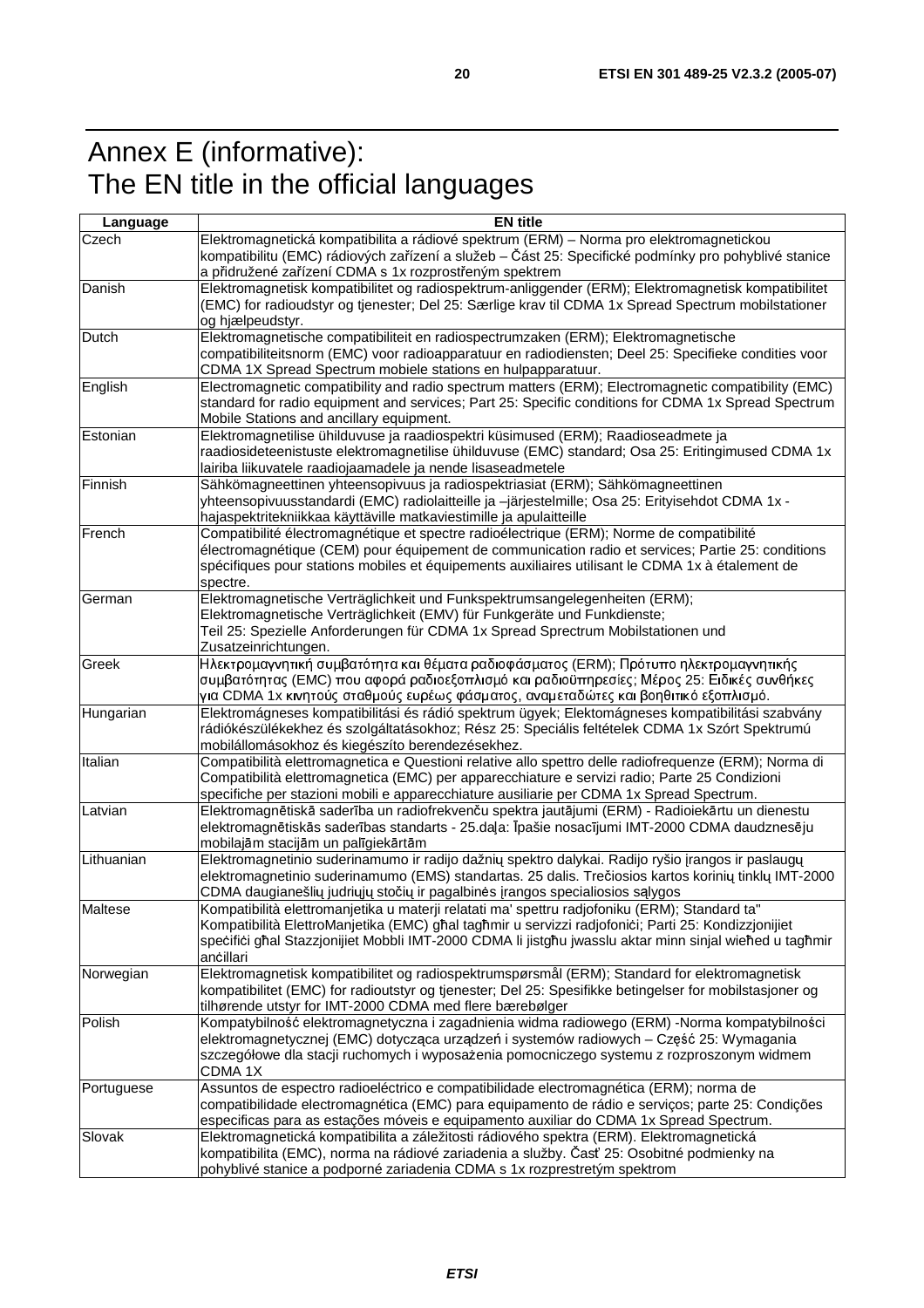| Language  | <b>EN</b> title                                                                                                                                                                                                                                                                                                                                     |
|-----------|-----------------------------------------------------------------------------------------------------------------------------------------------------------------------------------------------------------------------------------------------------------------------------------------------------------------------------------------------------|
| Slovenian | Elektromagnetna združljivost (EMC) in zadeve v zvezi z radijskim spektrom (ERM) – Standard<br>elektromagnetne združljivosti (EMC) za radijsko opremo in storitve - 25. del: Posebni pogoji za<br>mobilne postaje po standardu IMT-2000 s CDMA (kodno porazdeljenim sodostopom) in več nosilnimi<br>frekvencami ('Multi-Carrier') ter pomožno opremo |
| Spanish   | Compatibilidad electromagnética y cuestiones de espectro de radiofrecuencia (ERM); compatibilidad<br>electromagnética (EMC) estándar para equipos radio y servicios; parte 25: Condiciones específicas<br>para estaciones móviles y equipos auxiliares de espectro ensanchado con CDMA 1x.                                                          |
| Swedish   | Elektromagnetisk kompatibilitet och radiospektrumfrågor (ERM); Elektromagnetisk<br>kompatibilitetsstandard (EMC) för radioutrustning och tjänster; Del 25: Specifika villkor för CDMA 1x<br>Spread Spectrum mobila stationer och tillhörande utrustning                                                                                             |